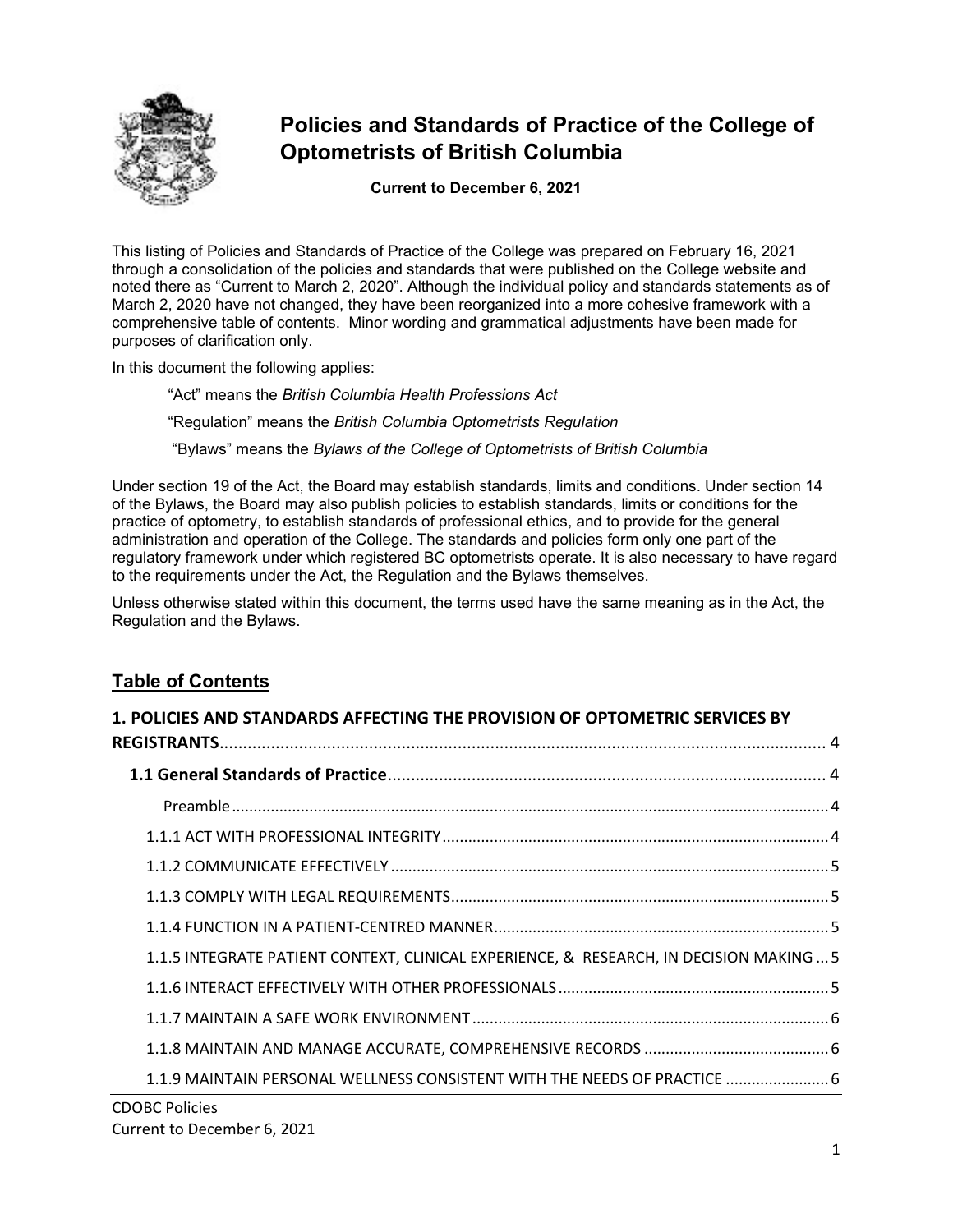| 1.1.14 WORK WITHIN AREAS OF INDIVIDUAL PROFESSIONAL KNOWLEDGE AND SKILLS7 |  |
|---------------------------------------------------------------------------|--|
|                                                                           |  |
|                                                                           |  |
|                                                                           |  |
|                                                                           |  |
|                                                                           |  |
|                                                                           |  |
|                                                                           |  |
| 1.2.3 EQUIPMENT AND OPHTHALMIC INSTRUMENTATION IN PLACE OF PRACTICE  8    |  |
|                                                                           |  |
|                                                                           |  |
|                                                                           |  |
|                                                                           |  |
|                                                                           |  |
|                                                                           |  |
|                                                                           |  |
|                                                                           |  |
|                                                                           |  |
|                                                                           |  |
|                                                                           |  |
|                                                                           |  |
|                                                                           |  |
|                                                                           |  |
|                                                                           |  |
|                                                                           |  |
|                                                                           |  |
|                                                                           |  |
|                                                                           |  |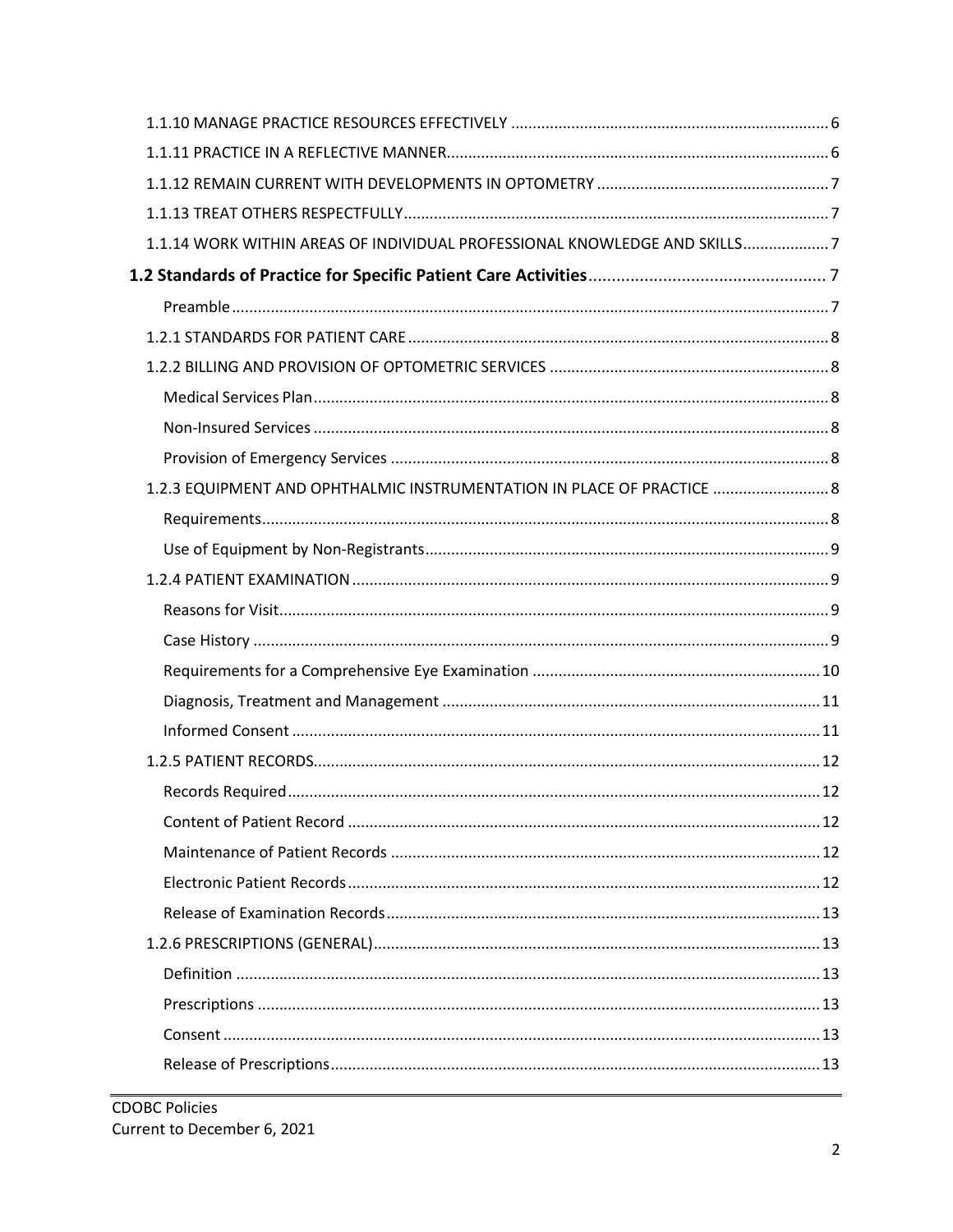| $\overline{2}$ |     |  |
|----------------|-----|--|
|                | 2.1 |  |
|                | 2.2 |  |
|                | 2.3 |  |
|                | 2.4 |  |
|                |     |  |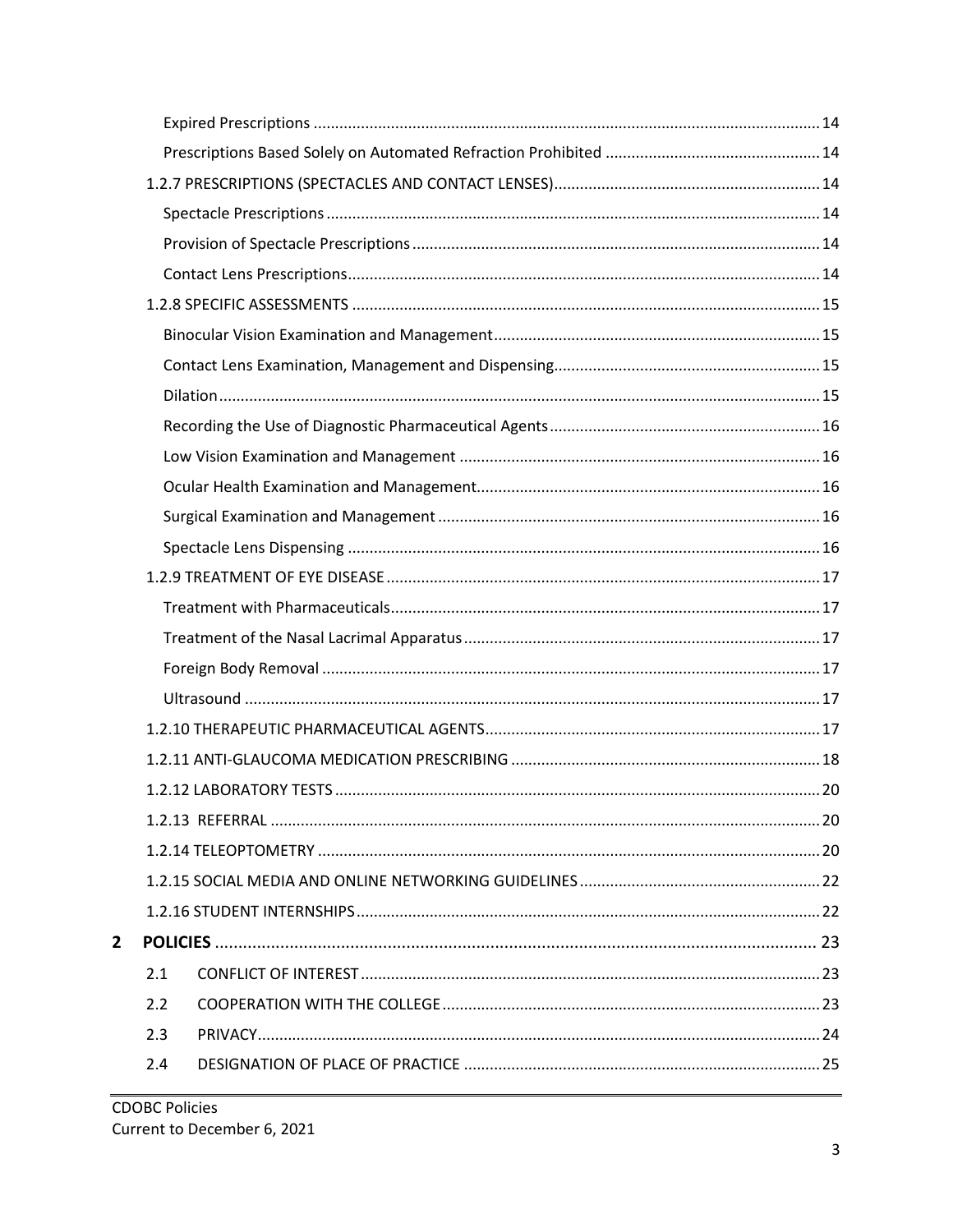| 2.5 |  |
|-----|--|
| 2.6 |  |
|     |  |
|     |  |
|     |  |
|     |  |
|     |  |

## <span id="page-3-0"></span>**1. Policies and Standards Affecting the Provision of Optometric Services[1](#page-3-5) by Registrants**

## **1.1 General Standards of Practice**

## <span id="page-3-2"></span><span id="page-3-1"></span>*Preamble*

All registrants of the College are required to comply with the College's Standards of Practice. The standards are written in plain language, spanning the full scope of practice of optometry. They apply to all activities undertaken as a registrant of the College, including – and beyond – the provision of patient care.

Every registrant must determine – and accept accountability for – how they implement each Standard of Practice. The College provides Statements of Guidance to assist this process.

The College views compliance with all Standards of Practice as fundamental in the delivery of current, high quality optometric services that are safe, effective and ethical. This is in the joint interest of the public and the profession.

## <span id="page-3-3"></span>**1.1.1 ACT WITH PROFESSIONAL INTEGRITY**

## *Statement of Guidance*

By this we mean that in all professional dealings you act with honesty and adhere to moral and ethical principles. You accept responsibility for your actions. You maintain appropriate professional boundaries, and are sensitive to power imbalances. You model behaviors which portray a positive image of the profession. You seek to avoid conflicts of interest and address them in an appropriate manner if they arise. You foster trusting relationships with patients, colleagues and co-workers. You maintain professional presentation appropriate to your workplace.

<span id="page-3-5"></span><span id="page-3-4"></span><sup>1</sup> "Optometric Services" includes:

- $\triangleright$  patient care delivery
- $\triangleright$  management of patient care delivery
- $\triangleright$  supervision of others in patient care delivery
- administration and management of a place of practice
- $\triangleright$  delivery of optometric education
- $\triangleright$  carrying out optometric research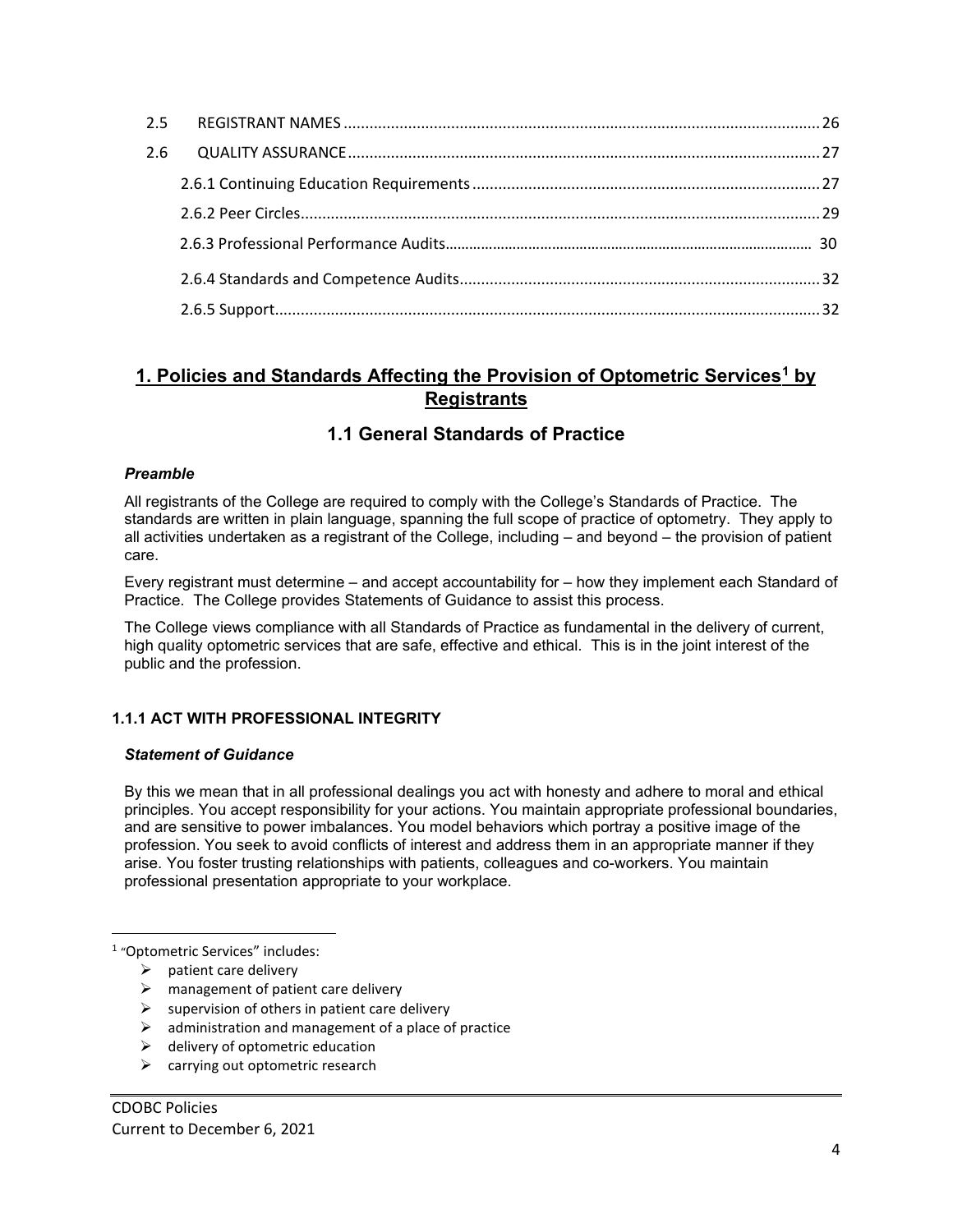## **1.1.2 COMMUNICATE EFFECTIVELY**

#### *Statement of Guidance*

By this we mean that you provide others with information in a way that they can understand, and with cultural sensitivity. You adapt your language and communication approach as appropriate. You communicate clearly, and take steps to ensure that you are understood. You communicate with empathy. You listen carefully to what others have to say; you are alert to non-verbal signals that suggest unspoken concerns, and address these. You identify and take action to resolve conflicts. You respond appropriately to feedback.

## <span id="page-4-0"></span>**1.1.3 COMPLY WITH LEGAL REQUIREMENTS**

#### *Statement of Guidance*

By this we mean that you are aware of how to access current information about laws, rules, regulations and other requirements established by those with authority to govern the practice of the profession and the professional workplace. You comply with such requirements. (This includes federal, provincial / territorial, municipal and local governments, regulatory bodies, and professional authorities).

## <span id="page-4-1"></span>**1.1.4 FUNCTION IN A PATIENT-CENTRED MANNER**

#### *Statement of Guidance*

By this we mean that you ensure patients and patient wellbeing are at the centre of your decisions. You give each patient your complete attention and allow sufficient time to fully address their needs. You respect patient uniqueness and take into account patient views, preferences and concerns. You provide complete information to patients about assessment, treatment and management options, and encourage and respond to their questions. You actively involve patients (and others when appropriate) in decision making, ensuring that they are fully informed about their clinical status and care needs. You respect your patient's right to privacy and confidentiality. You ensure ongoing informed consent to the services you provide.

#### <span id="page-4-2"></span>**1.1.5 INTEGRATE PATIENT CONTEXT, CLINICAL EXPERIENCE, AND RESEARCH, IN DECISION MAKING**

#### *Statement of Guidance*

By this we mean that you take an evidence-informed approach in professional decision making. Evidence may include research information, your own professional knowledge and experience, patient perspective, and practice context.

## <span id="page-4-3"></span>**1.1.6 INTERACT EFFECTIVELY WITH OTHER PROFESSIONALS**

#### *Statement of Guidance*

By this we mean that you maintain good working relationships both inter- and intra-professionally. You regularly network with others for professional development purposes. You have general knowledge of the scope of practice of healthcare professionals and community services, beyond the profession of optometry. You collaborate to ensure the best interests of your patient.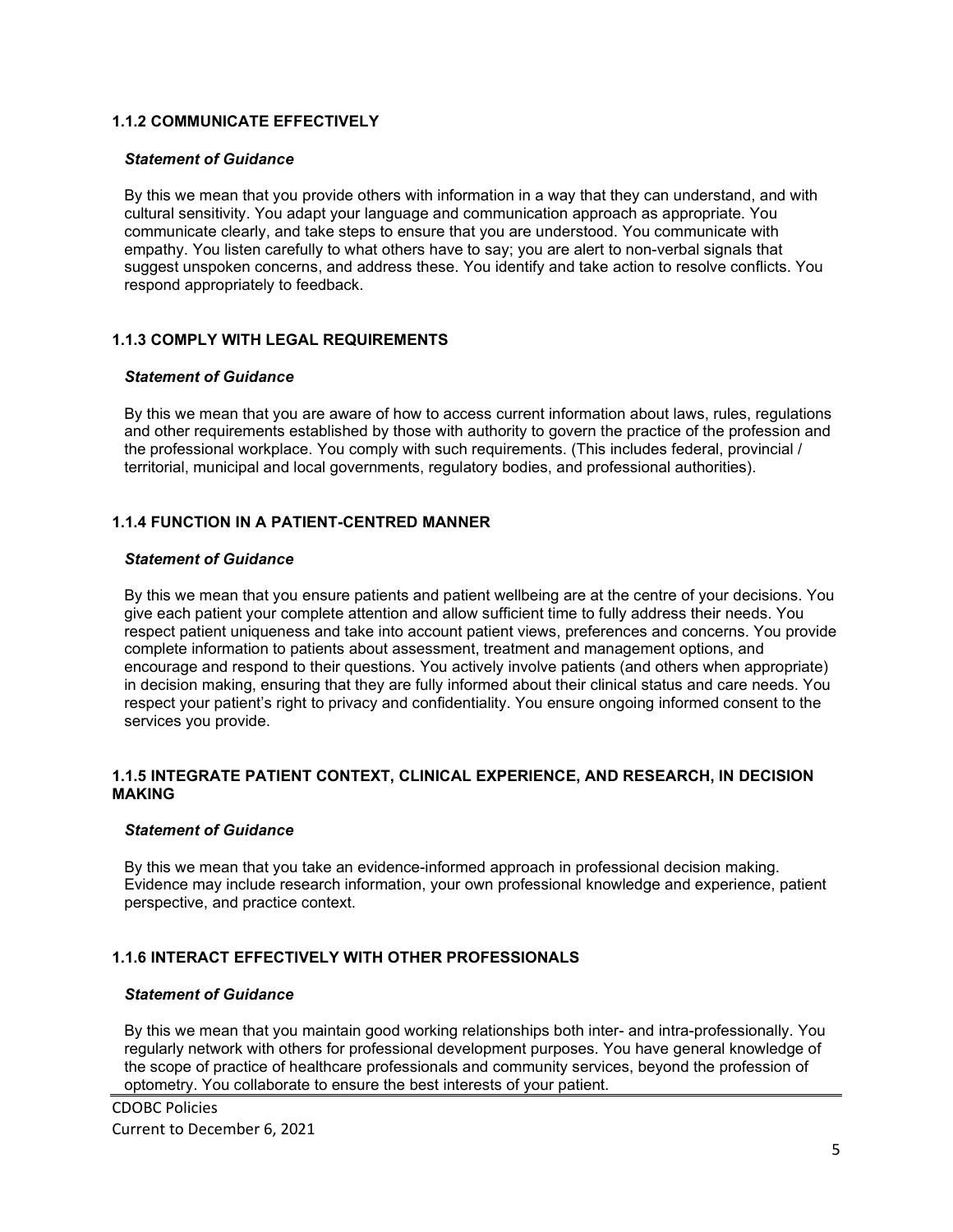## <span id="page-5-0"></span>**1.1.7 MAINTAIN A SAFE WORK ENVIRONMENT**

#### *Statement of Guidance*

By this we mean that you regularly check your physical workplace for hazards and take action as necessary to maximize the safety of all users. You maintain routine cleanliness and hygiene protocols. You promote the physical and emotional safety of all persons involved in patient care. You take action to ensure that all persons treat others in a respectful manner.

## <span id="page-5-1"></span>**1.1.8 MAINTAIN AND MANAGE ACCURATE, COMPREHENSIVE RECORDS**

#### *Statement of Guidance*

By this we mean that you ensure that complete, accurate, clear, and legible patient records are documented in a timely manner. You ensure that complete, accurate, clear, legible and timely records are kept of all your professional and business activities. You retain all records at least the period of time legally required. You make clinical records available to patients, and to authorized others upon request.

## <span id="page-5-2"></span>**1.1.9 MAINTAIN PERSONAL WELLNESS CONSISTENT WITH THE NEEDS OF PRACTICE**

#### *Statement of Guidance*

By this we mean that you maintain your own health and wellbeing to enable safe and effective practice. This includes maintaining your physical, mental and emotional health and refraining from practice when you are unfit to provide optometric services. You maintain a work-life balance.

## <span id="page-5-3"></span>**1.1.10 MANAGE PRACTICE RESOURCES EFFECTIVELY**

## *Statement of Guidance*

By this we mean that you optimize the use of physical and human resources. You appropriately and responsibly utilize practice, patient, third-party and public resources.

## <span id="page-5-4"></span>**1.1.11 PRACTICE IN A REFLECTIVE MANNER**

#### *Statement of Guidance*

<span id="page-5-5"></span>By this we mean that you regularly take time in a structured process to critically analyze your service delivery, and determine your strengths and areas for improvement. You seek input from others, and external information sources, to gain insights about your assumptions and unconscious biases that may impact your approach to situations. You develop, document and implement a professional development plan that focuses on areas for improvement. You track your learning and its impact on your practice activities. You document progress and update your professional development plan accordingly.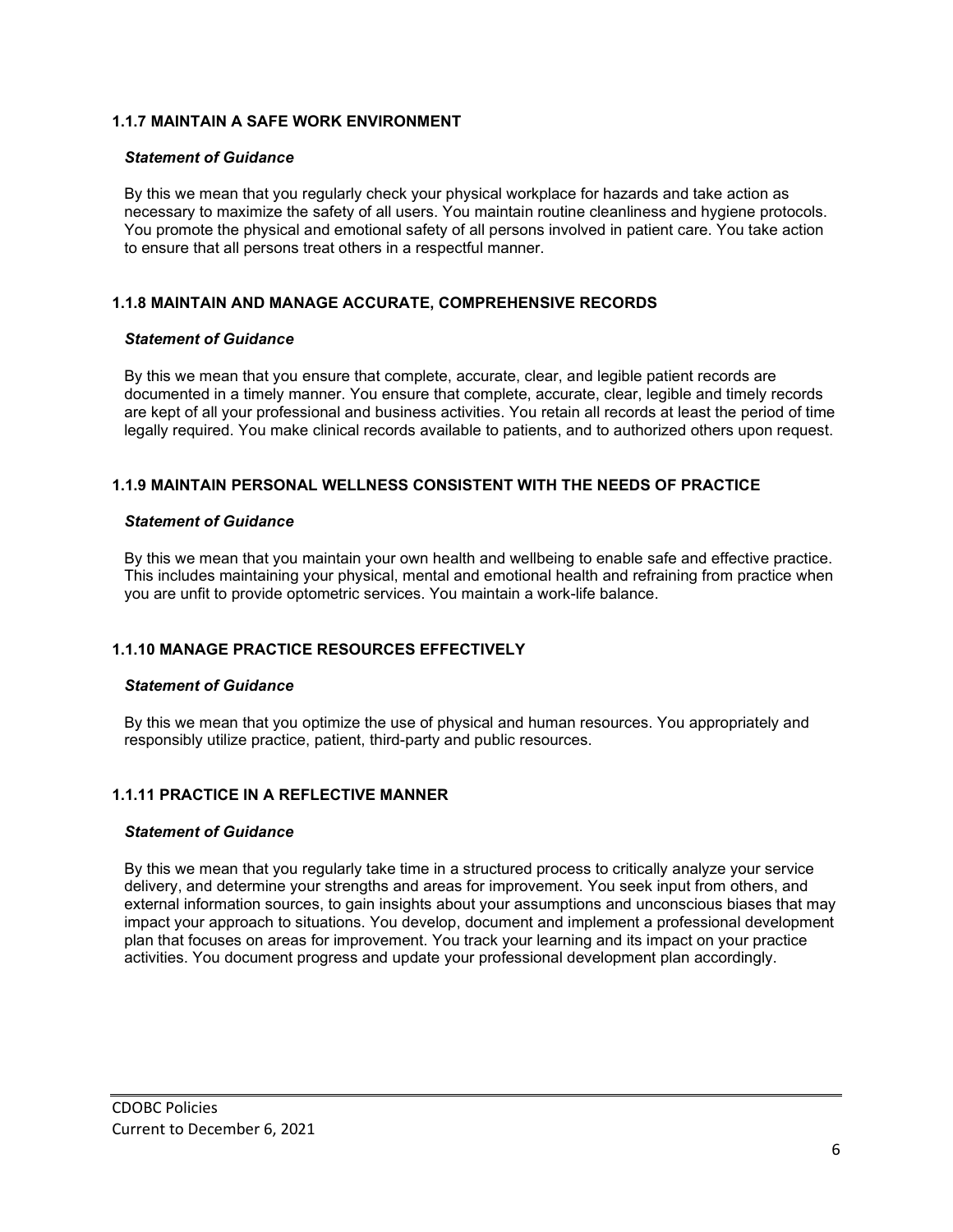## **1.1.12 REMAIN CURRENT WITH DEVELOPMENTS IN OPTOMETRY**

#### *Statement of Guidance*

By this we mean that you take regular, active steps to keep your knowledge and skills up to date. You utilize diverse resources (both formal and informal) such as: reading professional literature, participating in peer review groups, workshops, and consulting with colleagues. You use your interactions with colleagues both to enhance your own professional development and to contribute to theirs. You apply current knowledge and techniques in your practice, as appropriate to your workplace.

## <span id="page-6-0"></span>**1.1.13 TREAT OTHERS RESPECTFULLY**

#### *Statement of Guidance*

By this we mean that you recognize and value the uniqueness of others as individuals. You treat others with respect and fairness, and in a manner that is consistent with your obligations to respect human rights and to act in a non-discriminatory fashion. You ensure that your own beliefs and values do not prejudice the services you provide. You act with sensitivity towards diverse groups and cultures.

## <span id="page-6-1"></span>**1.1.14 WORK WITHIN AREAS OF INDIVIDUAL PROFESSIONAL KNOWLEDGE AND SKILLS**

#### *Statement of Guidance*

By this we mean that you clearly identify the parameters of your work, based upon a realistic understanding of the extent of your knowledge, skills and experience. You recognize the limits of your experience and expertise and seek assistance or refer patients to others when their needs exceed your level of knowledge and skills.

## **1.2 Standards of Practice for Specific Patient Care Activities**

## <span id="page-6-3"></span><span id="page-6-2"></span>*Preamble*

While the standards of practice which follow are designed to provide a comprehensive statement of expectations and requirements for the provision of patient care in optometry in British Columbia, no single document can anticipate every situation that may arise.

While compliance with the standards is critical, registrants must also be able to exercise sound professional judgment having regard to the specific needs of each individual patient. Optometric care must be tailored and responsive to the needs and expectations of each patient to optimize the outcome for the individual. Registrants must exercise appropriate clinical judgment in providing diagnostic and treatment services to provide proper individual care.

It is not necessary for all standards of practice to be in written form. In addition to the standard set out below, College committees may determine there are additional standards that are expected to comport with the requirements of safe and proper practice.

<span id="page-6-4"></span>*[Note: See also Bylaw 135 "Registrants must appraise the oculo-visual status of their patients and record the results in accordance with the policies of the College"]*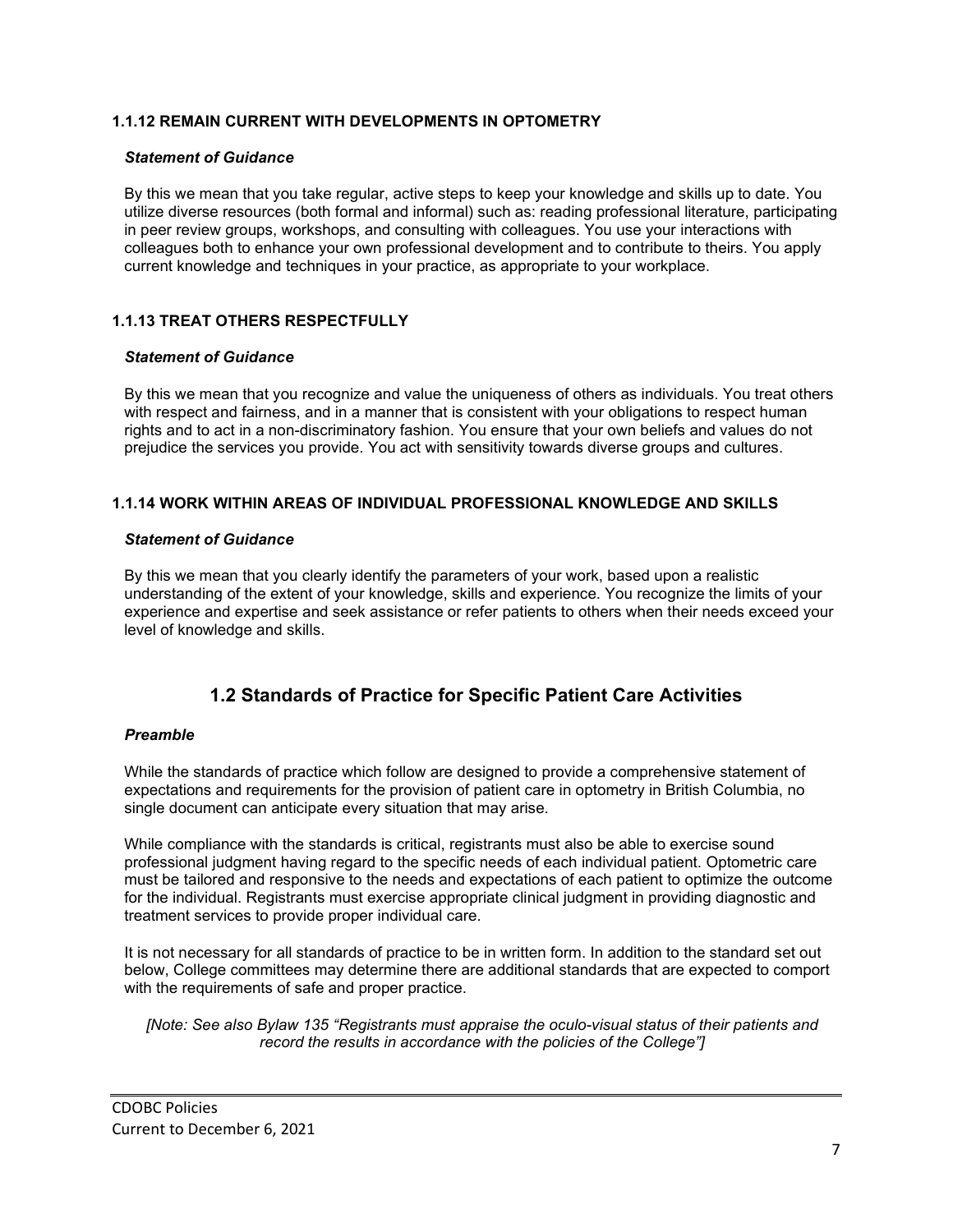## **1.2.1 STANDARDS FOR PATIENT CARE**

- 1 The following standards set out the College's basic expectations for the conduct and competence of a reasonable and conscientious optometrist having regard to clinical and other relevant circumstances.
- 2 Despite any provision in standards 1.2.2 through 1.2.16, the College retains the discretion to determine by means of the usual procedures of the Board, the Registrar, the Quality Assurance Committee, the Inquiry Committee or the Disciplinary Committee, as the case may be:
	- (a) any additional requirements for patient care in optometry in British Columbia; and
	- (b) whether the standards or those requirements have been contravened.

## <span id="page-7-0"></span>**1.2.2 BILLING AND PROVISION OF OPTOMETRIC SERVICES**

#### <span id="page-7-1"></span>*Medical Services Plan*

1 Registrants must adhere to the British Columbia Medical Services Plan (MSP) agreement and are responsible for the accuracy of MSP billing statements.

#### <span id="page-7-2"></span>*Non-Insured Services*

2 Before providing non-insured optometric services to patients, registrants must advise patients of the fees for those services.

#### <span id="page-7-3"></span>*Provision of Emergency Services*

3 (1) Registrants must ensure adequate arrangements are in place for patients to receive emergency services outside normal business hours.

(2) Registrants may withdraw from responsibility for the care of a patient after giving the patient adequate notice so that he or she may make alternative arrangements, but must continue to provide emergency services to the patient in the interim for a period of not less than 30 days.

<span id="page-7-4"></span>*[Note: See also Bylaws section 115(1)(b): "A place of practice must…be accessible at all times"]*

## **1.2.3 EQUIPMENT AND OPHTHALMIC INSTRUMENTATION IN PLACE OF PRACTICE**

## <span id="page-7-5"></span>*Requirements*

- 1 A place of practice must be equipped with the following:
	- (a) visual acuity charts, distance and near;
	- (b) keratometer, topographer, or other instrument for measuring corneal curvature;
	- (c) retinoscope and trial lens set;
	- (d) phoropter;
	- (e) lensometer;
	- (f) inter-pupillary testing device;
	- (g) prisms;
	- (h) stereoacuity test;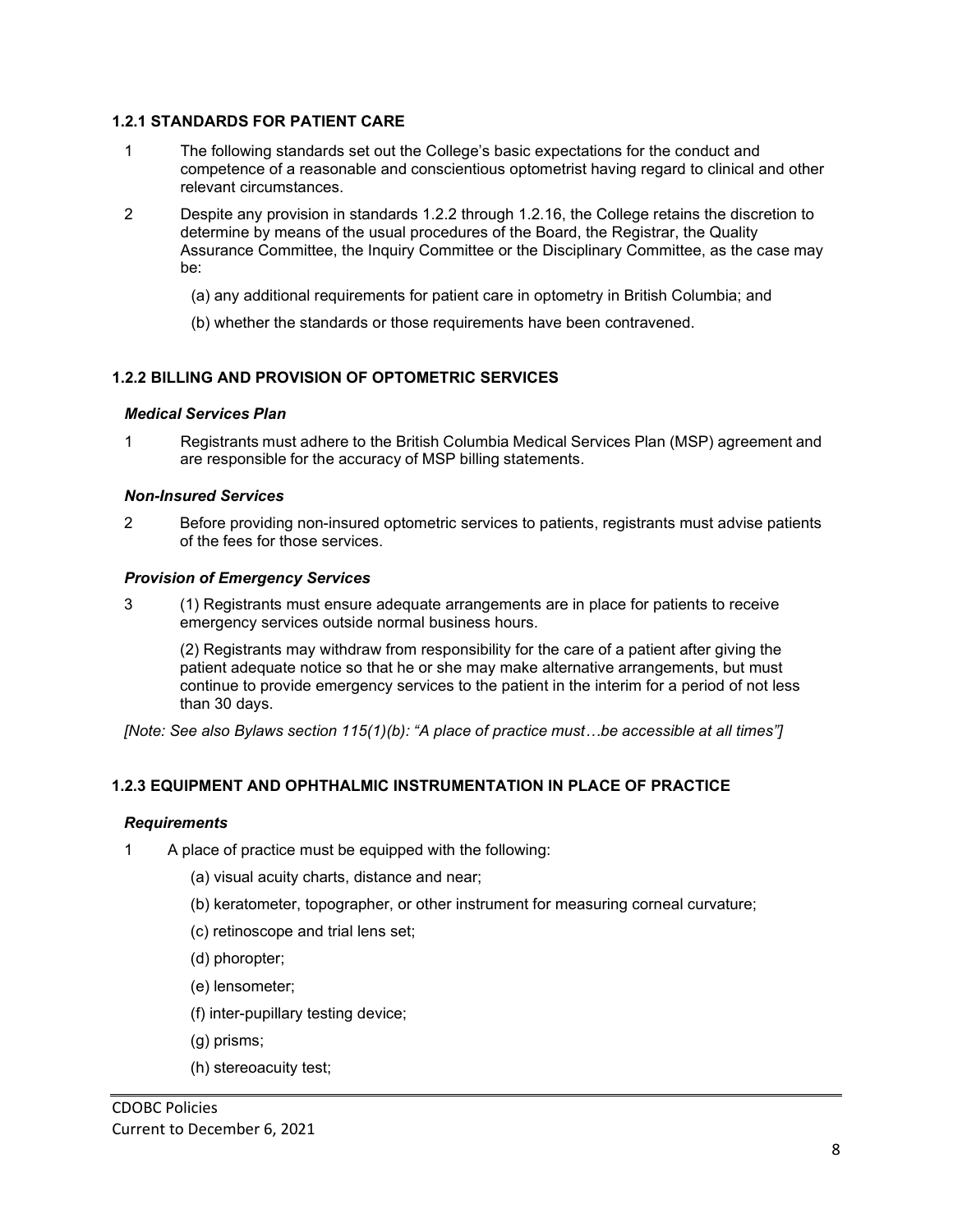- (i) colour vision test;
- (j) Amsler grid;
- (k) direct ophthalmoscope;
- (l) indirect ophthalmoscope;
- (m) condensing lenses for viewing the posterior segment of the eye;
- (n) biomicroscope;
- (o) tonometer;
- (p) a transillumination device;
- (q) appropriate sterile equipment for foreign body removal;
- (r) appropriate diagnostic pharmaceuticals, stains and dyes; and

(s) equipment appropriate for providing adjunct services such as low vision management, contact lenses management or vision therapy in circumstances where the registrant provides these services.

- 2 All registrants providing comprehensive care must have access to the following:
	- (a) computerized visual field device;
	- (b) pachymeter; and
	- (c) other specialized equipment as may be required.

## <span id="page-8-0"></span>*Use of Equipment by Non-Registrants*

- 3 A registrant must not allow his or her equipment to be used by non-registrants in a manner which would permit the practice of optometry by a non-registrant, unless that person is
	- (a) a medical practitioner registered in British Columbia;
	- (b) a person to whom a registrant has delegated an aspect of practice consistently with the Bylaws; or
	- (c) a student intern, as defined in the Student Internships policy, acting under the direct supervision of a registrant.

## <span id="page-8-1"></span>**1.2.4 PATIENT EXAMINATION**

## <span id="page-8-2"></span>*Reasons for Visit*

- 1 In all cases, registrants must record the reasons for a patient's visit in the patient record, including the following:
	- (a) the patient's chief complaint;
	- (b) presenting symptoms; and
	- (c) any other optometric needs the registrant considers the patient to have, including occupational, recreational and environmental needs.
- 2 Registrants must elicit the reasons for a patient's visit with sufficient detail to enable immediate and ongoing patient care.

## <span id="page-8-3"></span>*Case History*

3 In this section, "case history" includes: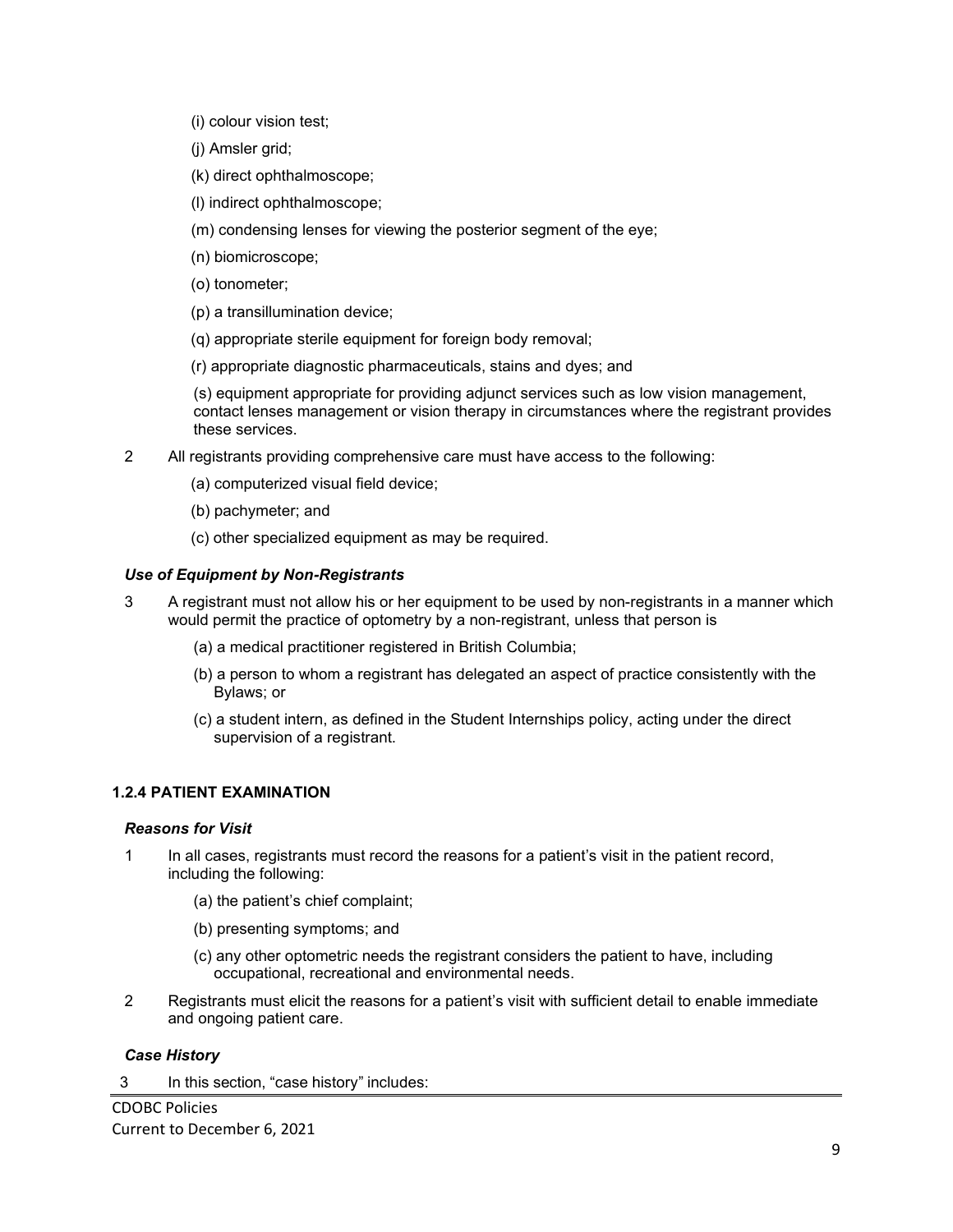- (a) the oculo-visual and ocular health history of the patient, including when the last comprehensive eye exam was performed, any past illness, surgical intervention, trauma, accident or injury of ocular or visual relevance;
- (b) the general medical history of a patient, including any allergies and use of medications;
- (c) relevant family history of eye and health related problems, including but not limited to diabetes and hypertension;
- (d) the parameters of any ophthalmic appliance currently used by the patient; and
- (e) any other information required for diagnosis, treatment and management of the patient.
- 4 Where clinically warranted, registrants must note in the patient record the following:
	- (a) duration, severity and progression of presenting symptoms;
	- (b) time of onset of the condition or symptoms;
	- (c) time and type of injury;
	- (d) details of any ocular or systemic medications taken by the patient, including the medication's name, the dosage, and how it is administered;
	- (e) any non-prescriptive interventions;
	- (f) any prior assessments or treatments by other health professionals;
	- (g) any headaches;
	- (h) the occurrence of flashes, floaters or both;
	- (i) identification of risk factors for various eye conditions; and
	- (j) general observations of the patient including appearance, gait, movement, mobility, balance, posture, behaviour, speech, verbal responses, comfort and well-being.
- 5 A patient's case history must only be elicited from:
	- (a) the patient;
	- (b) the patient's legal guardian; or
	- (c) with the patient's consent, other health professionals.

## <span id="page-9-0"></span>*Requirements for a Comprehensive Eye Examination*

- 6 When performing a comprehensive eye examination of a patient, registrants must perform the following examinations and tests:
	- (a) visual acuity tests, unaided and aided, where necessary (near and distance);
	- (b) verification of the patient's previous lenses, where necessary;
	- (c) a colour vision test, where indicated;
	- (d) oculomotor and binocular vision assessments, where indicated, including tests of ocular motility, accommodation and binocular visual function at distance and near;
	- (e) refractive status, including;
		- 1) objective refraction, where indicated; and
		- 2) subjective refraction;
	- (f) ocular health and function, including:
		- 1) examination of adnexa, lids, puncta and lashes;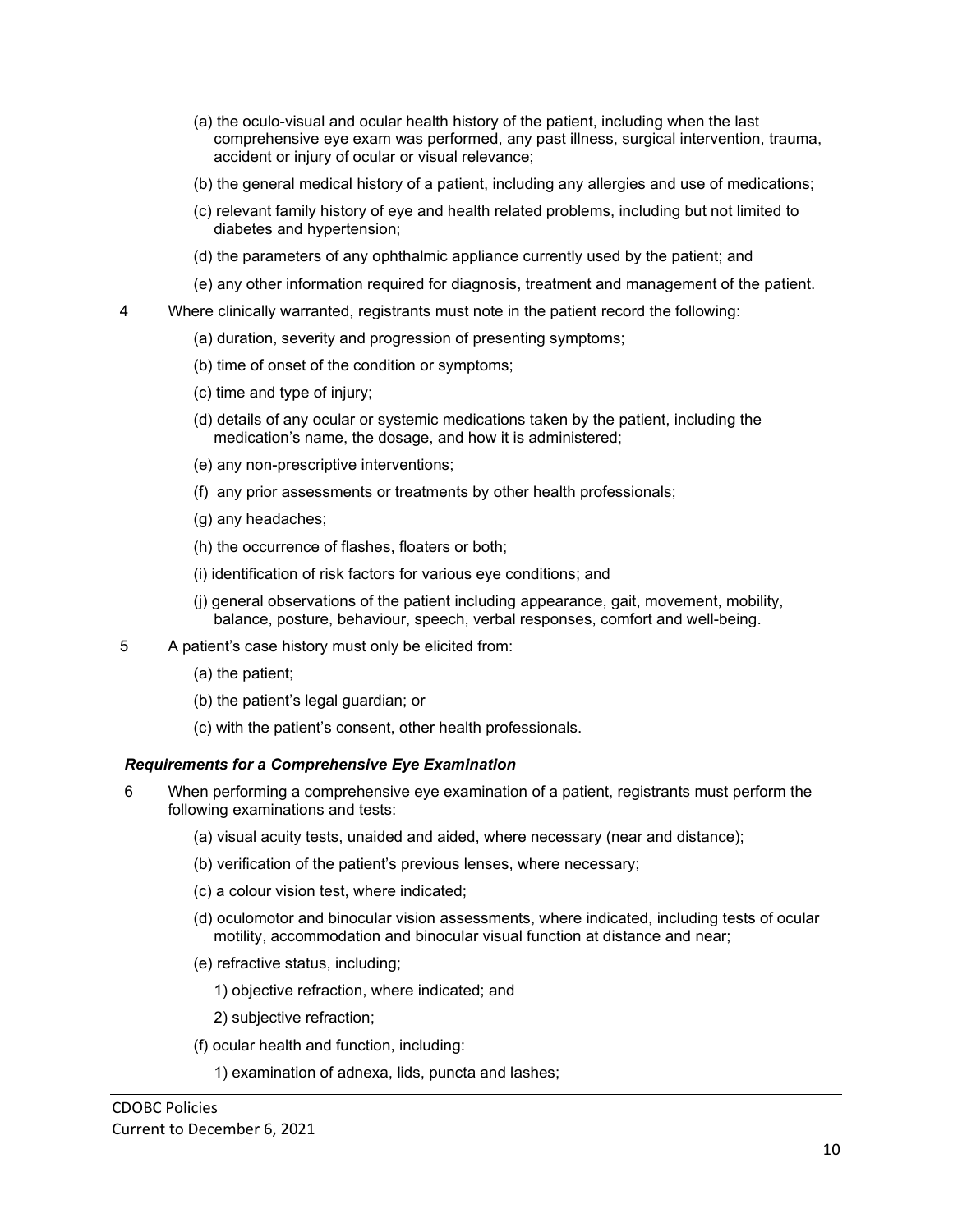- 2) anterior segment: tear film, cornea, conjunctiva, episclera, sclera, anterior chamber, anterior drainage angle, iris and pupillary functions, IOP, employing where indicated, pachymetry;
- 3) posterior segment: lens, lens capsule, vitreous, retina, optic nerve, retinal nerve fibre layer, macula, peripheral retina, choroid; a dilated examination must be performed where indicated; and
- 4) assessment of the central and peripheral sensory function and integrity of the visual pathway, including examination of the retina, optic nerve and visual pathway, employing, where indicated, computer-assisted visual field assessment, and/or cross sectional imaging (OCT).
- 7 When performing a limited eye examination (initial or follow up) of a patient, registrants must perform the following examinations and tests as necessary:
	- (a) visual acuity tests, unaided and aided;
	- (b) oculomotor and binocular vision assessments;
	- (c) refractive status; and
	- (d) ocular health and function.
- 8 During both initial, follow-up and limited examinations, registrants must:
	- (a) analyze the findings and make a diagnosis as set out in subsection 9 below;
	- (b) prepare a treatment and management plan as set out in subsection 9 below; and
	- (c) provide the patient with counselling regarding the treatment and management of their conditions.

#### <span id="page-10-0"></span>*Diagnosis, Treatment and Management*

- 9 Registrants must:
	- (a) make each diagnosis by analyzing and interpreting the results of eye examinations under subsection 6 above, and present each diagnosis to the patient;
	- (b) counsel the patient regarding the treatment and management plan as it relates to each diagnosis; and
	- (c) outline the appropriate follow-up and ongoing care, where necessary.

## <span id="page-10-1"></span>*Informed Consent*

- 10 A registrant must give a patient all the information necessary for the patient to decide whether to consent to any optometric treatment or procedure the registrant proposes, including:
	- (a) the purpose of the treatment or procedure;
	- (b) any material risks to the patient in the proposed treatment or procedure;
	- (c) the nature and availability of any alternative treatments; and
	- (d) the registrant's advice regarding any further diagnostic steps that may be advisable.
- 11 The registrant must give the patient the information set out in subsection 10 personally, and not through a staff member or any other person, except that:
	- (a) in the case of patients under the age of 19 or who appear to be an adult of diminished capacity, consent must be obtained from the patient's parent or legal guardian; and
	- (b) parental consent is not required for children of 16 years or older who live independently.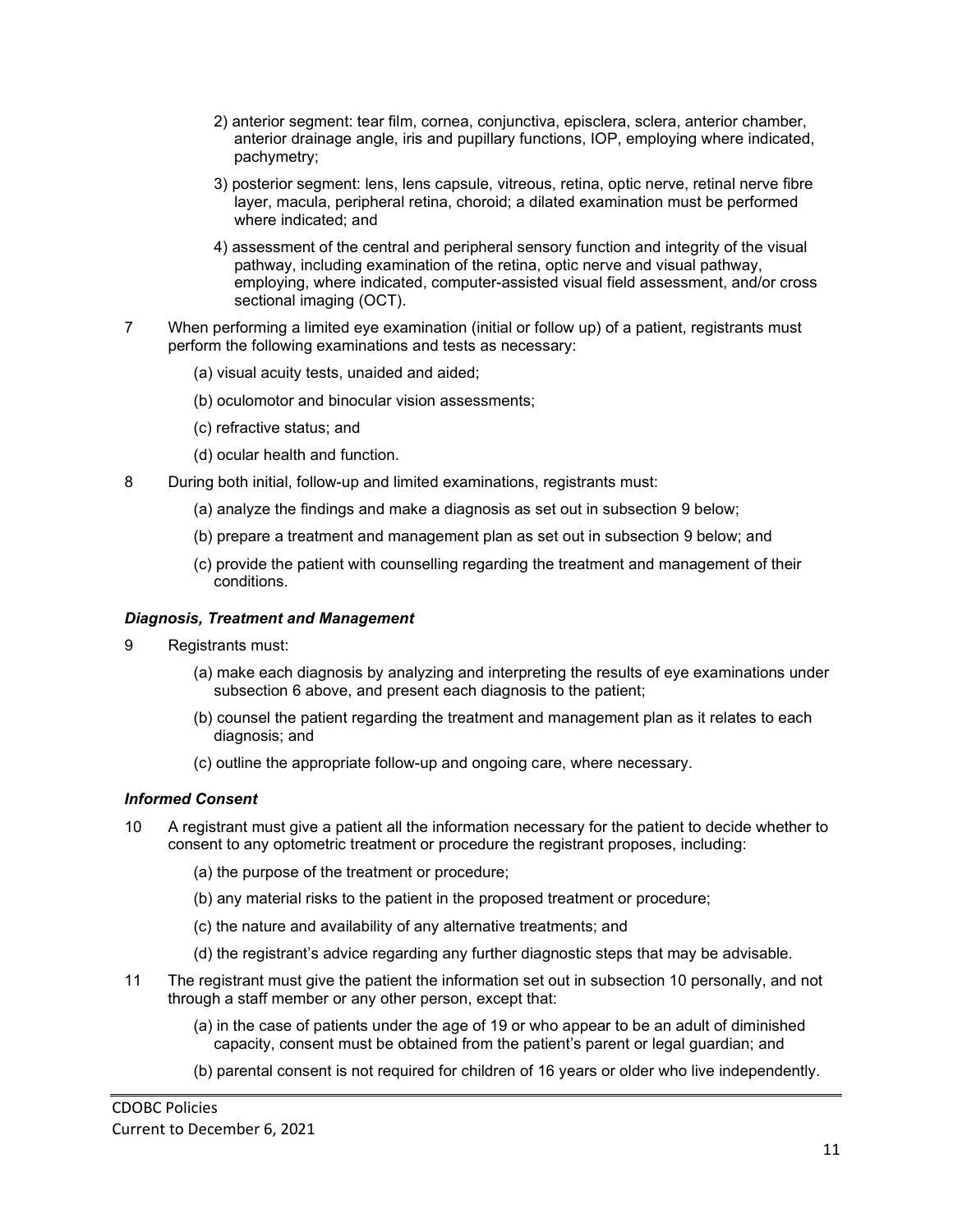## <span id="page-11-0"></span>**1.2.5 PATIENT RECORDS**

## <span id="page-11-1"></span>*Records Required*

1 Registrants must maintain a complete and legible patient record for each patient.

## <span id="page-11-2"></span>*Content of Patient Record*

- 2 The patient record must contain the following information:
	- (a) the examining registrant's name;
	- (b) the dates of all entries to the record;
	- (c) the patient's name, date of birth and contact information;
	- (d) the patient's case history;
	- (e) the examination and/or assessment procedures used and results obtained; and
	- (f) the diagnoses;
	- (g) the counselling provided, if any;
	- (h) the treatments administered, if any;
	- (i) the referral made, if any;
	- (j) information from past sources, including past records and consultant reports, if any; and
	- (k) records of all patient-related financial transactions, including billings and receipts to third parties.

## <span id="page-11-3"></span>*Maintenance of Patient Records*

- 3 Registrants must organize and maintain patient records in such a way that they may be retrieved in a timely manner for at least 10 years after the date of the last visit or at least 10 years after the date of the last visit after the patient reaches the age of majority, whichever is longer.
- 4 In accordance with scientific notation, corrections on paper versions of patient records are to be made by crossing through the text, writing in the correction and dating and initialing the changes to the record.
- 5 Correction fluid must not be used for corrections to paper versions of patient records.

## <span id="page-11-4"></span>*Electronic Patient Records*

- 6 In this subsection, "electronic patient records" means an electronic version of a patient record, and "electronic records system" means a system for storing, securing and maintaining electronic patient records.
- 7 Registrants who use electronic patient records must have in place an electronic records system.
- 8 An electronic records system must:
	- (a) be secure against unauthorized access, whether internally or remotely;
	- (b) require every person who has access to electronic patient records to enter a unique identifier or password;
	- (c) require keystrokes for all data entries without auto-defaults or other forms of automated data entry;
	- (d) record changes to records, including what change was made, when the change was made, and who made the change;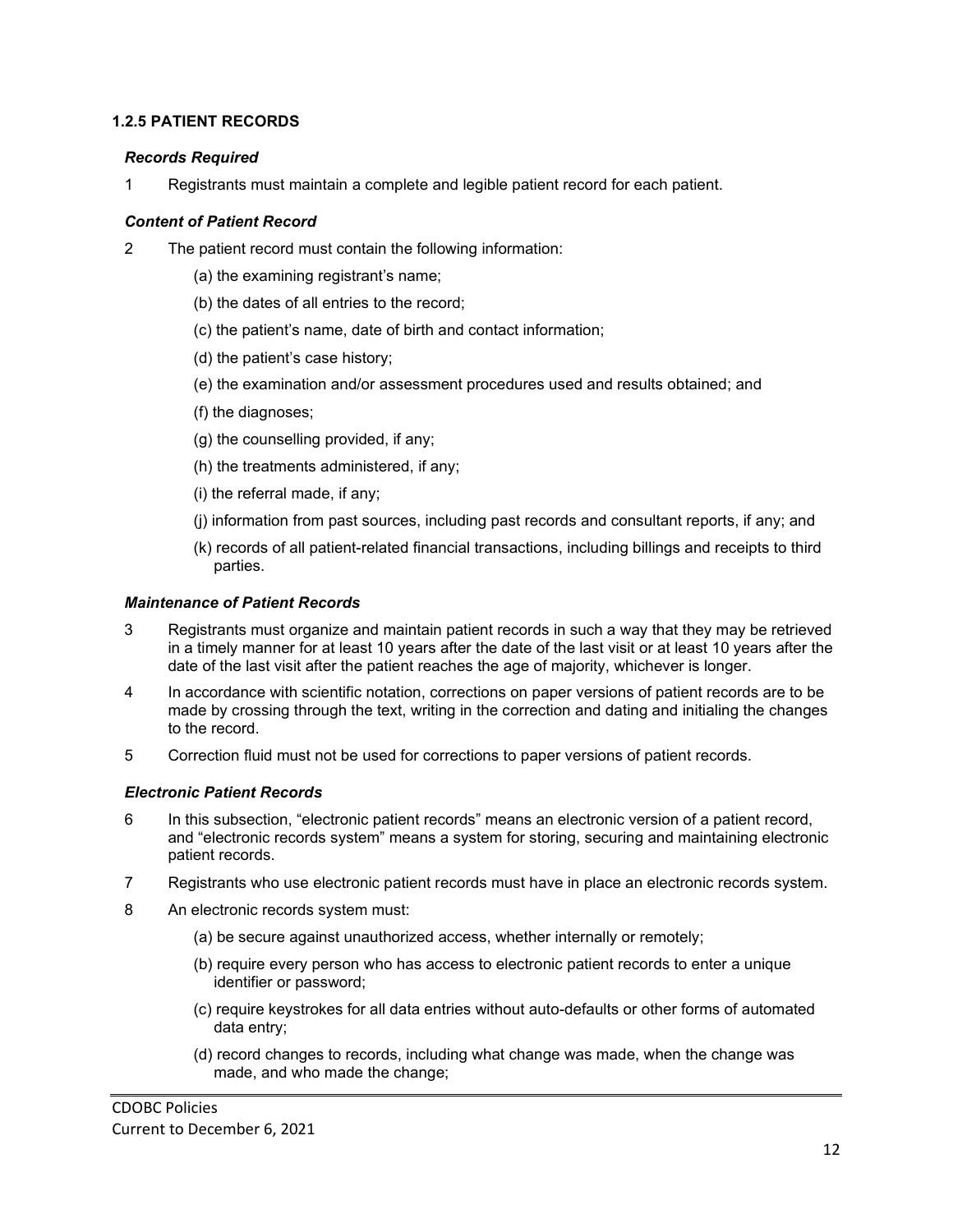- (e) back up records on a regular basis using off-site back-up or other disaster- resistant backup schemes;
- (f) protect records against natural disasters;
- (g) be designed in such a way as to create an electronic audit trail;
- (h) produce paper versions of electronic patient records on request; and
- (i) prevent modification of an electronic patient record six days after the patient record is created or modified.

#### <span id="page-12-0"></span>*Release of Examination Records*

9 Registrants must only release copies of examination records to the patient, the patient representative, a registrant of a recognized optometry college, a registered optometric corporation, a qualified medical practitioner, or other as defined in Bylaw 93, and only with the express consent of the patient or patient representative as defined in Bylaw 85.

*[Note: See also Bylaws Part 7—Registrants' Records]*

## <span id="page-12-1"></span>**1.2.6 PRESCRIPTIONS (GENERAL)**

#### <span id="page-12-2"></span>*Definition*

- 1 In this section, "prescription" includes:
	- (a) a prescription for a therapeutic pharmaceutical agent;
	- (b) a record of authorization to dispense a corrective eyeglass lens for use by a named individual; and
	- (c) a record of the contact lens specifications derived from fitting a contact.

## <span id="page-12-3"></span>*Prescriptions*

- 2 Prescriptions written by registrants must include:
	- (a) the name of the patient for whom the prescription is written;
	- (b) the registrant's signature;
	- (c) the phone number of the registrant's place of practice;
	- (d) the date; and
	- (e) the registrant's registration number when for a pharmaceutical.

*[Note: See also Bylaws 141(3) "A registrant's prescription pad must bear his or her name, place of practice and address"]*

## <span id="page-12-4"></span>*Consent*

3 Except as provided by the Optometrists Regulation and Bylaw 93, registrants must only release personal patient information, including but not limited to a prescription, to a third party, with the express consent of the patient or patient representative as defined in Bylaw 85.

#### <span id="page-12-5"></span>*Release of Prescriptions*

4 Registrants must only release copies of prescriptions to the patient, the patient representative as defined in Bylaw 85, a registrant of a recognized optometry, optician or pharmacy college, a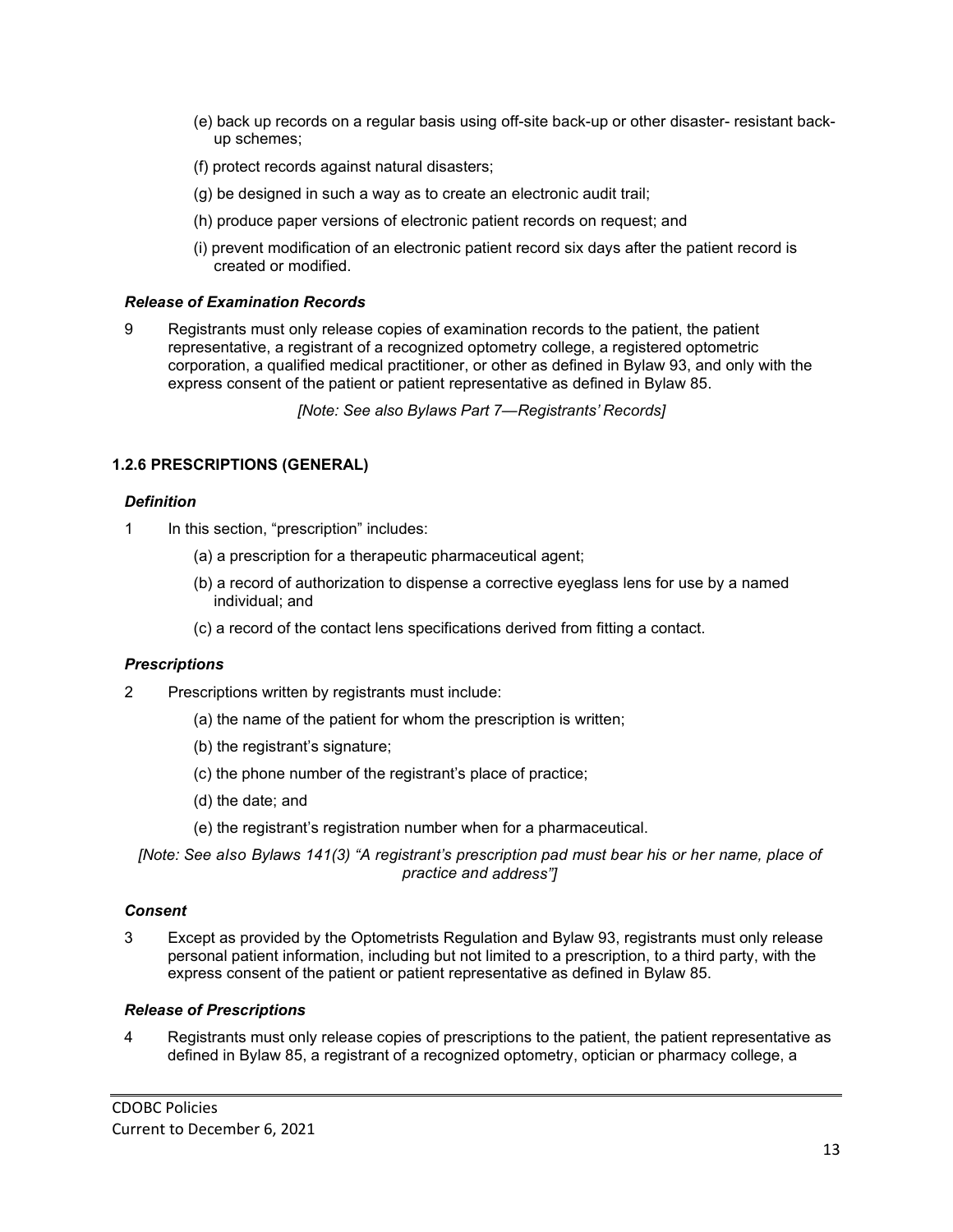registered optometric corporation, a qualified medical practitioner, or other as defined by Bylaw 93.

## <span id="page-13-0"></span>*Expired Prescriptions*

- 5 If a patient requests a copy of a prescription that has expired, the registrant must:
	- (a) provide the patient with the copy;
	- (b) ensure that the date of the original examination is marked on the copy;
	- (c) not sign the copy; and
	- (d) indicate on the copy that the prescription has expired.

## <span id="page-13-1"></span>*Prescriptions Based Solely on Automated Refraction Prohibited*

6 Registrants must not write prescriptions for vision appliances based solely on stand-alone automated refraction without an accompanying comprehensive eye health examination.

## <span id="page-13-2"></span>**1.2.7 PRESCRIPTIONS (SPECTACLES AND CONTACT LENSES)**

## <span id="page-13-3"></span>*Spectacle Prescriptions*

- 1 A spectacle prescription should contain at least the sphere, cylinder, axis, inter-pupillary distance, prism (if any), examination date, expiry date, patient's name, prescriber's name, prescriber's address and telephone number, and prescriber's signature.
- 2 A registrant must note on a spectacle prescription that it is "not a prescription for contact lenses" to ensure that any patient and / or optical dispenser clearly understand what it is.
- 3 A patient is entitled to receive a copy of their expired spectacle prescription on request.

## <span id="page-13-4"></span>*Provision of Spectacle Prescriptions*

- 4 A registrant must provide, free of charge, a legible written or electronic copy of a spectacle prescription, which includes the PD measurement, if a spectacle prescription is a reasonable outcome of an eye examination.
- 5 Spectacle prescription(s) must be provided to the patient, whether or not requested by the patient, immediately following the conclusion of the eye examination.
- 6 The cost of the PD measurement must be included in the eye examination fee rather than charged as a separate item.
- 7 If a patient subsequently requests an additional copy or copies of the spectacle prescription at a later date, a registrant must provide the spectacle prescription(s) as soon as reasonably possible. Registrants may only charge a reasonable fee for the retrieval, copying and transmission of the prescriptions following expiration of the prescription or following repeated requests for the spectacle prescription prior to expiration.
- 8 If, for any reason, the PD measurement was not obtained at the time of an eye examination, a registrant must offer the PD measurement free of charge. If the patient does not wish to return for the PD measurement, registrants must still forward a legible written or electronic copy of the spectacle prescription without the PD measurement to the patient free of charge if a copy has not already been provided.

## <span id="page-13-5"></span>*Contact Lens Prescriptions*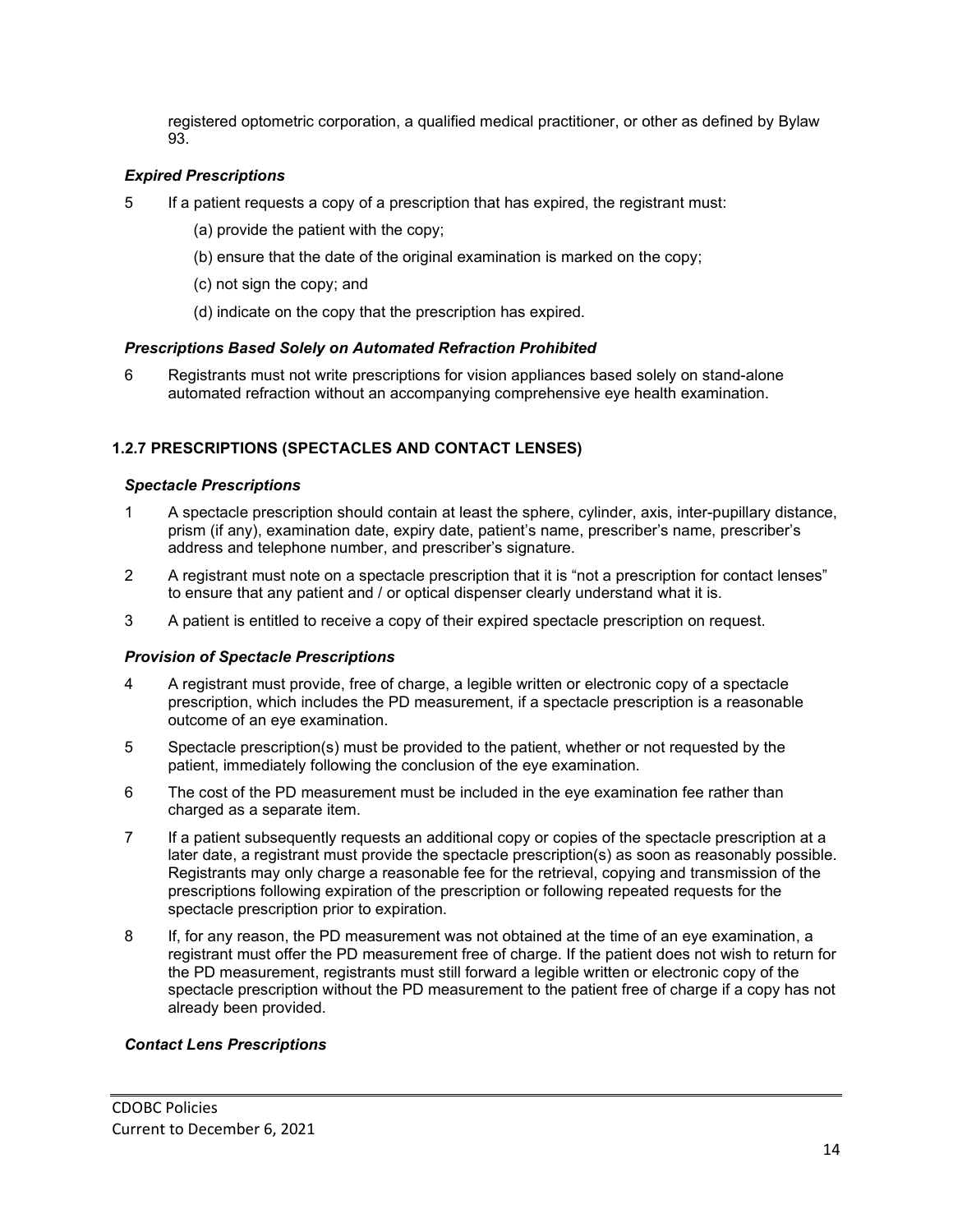- 9 A contact lens prescription is not one of the expected results of a routine eye examination. It is the expected result after a contact lens fitting has been completed.
- 10 A contact lens prescription is synonymous with the "record of contact lens specifications" as described in part 6(3)(b) of the Optometrists Regulation.
- 11 A contact lens fitting has been completed after a patient has been fitted and progress checks completed, to the satisfaction of the patient and the prescriber.
- 12 A contact lens prescription should contain at least the lens brand, lens design, lens power, lens diameter, lens base curve, expiry date, patient's name, prescriber's name, address and telephone number and prescriber's signature. A registrant is required to provide a contact lens prescription to a patient only after the fitting and progress checks are completed and the contact lens fitting has been fully paid for.

## <span id="page-14-0"></span>**1.2.8 SPECIFIC ASSESSMENTS**

#### <span id="page-14-1"></span>*Binocular Vision Examination and Management*

- 1 When examining a patient whose case history or clinical findings indicate binocular vision disorders or concerns, registrants must conduct, or have the records of the assessments necessary to determine the presence or absence of these conditions, including differential diagnosis ruling out organic pathology.
- 2 The registrant must counsel the patient with respect to vision therapy management, where indicated.

#### <span id="page-14-2"></span>*Contact Lens Examination, Management and Dispensing*

- 3 The registrant has a duty to ensure eye health is maintained. Eye health evaluations, measurements, patient history and testing over and above routine eye examinations are required prior to issuing a contact lens prescription. By issuing a contact lens prescription, the registrant assures a patient that their eyes are suitable for contact lens wear using particular lens specifications.
- 4 When fitting contact lenses, the lenses must be assessed for fit, effect on vision, and effect on ocular tissues, through the use of diagnostic lenses, follow-up examinations, and progress checks performed at appropriate intervals. Lens modifications should be made as necessary. Periodic examinations must ensure that the health of the eye is maintained with continued use of the lens.
- 5 The registrant may charge fees for appropriate clinical time associated with contact lens fitting and follow-up.
- 6 The registrant has a duty to conduct appropriate tests and follow-up for all patients who are seeking to use, or are currently using, contact lenses.
- 7 Where the registrant determines that there are contact lens wear related disorders or concerns based on case history and/or clinical findings for a patient, the registrant must inform the patient and document the disorders or concerns.
- 8 Where the practice environment allows for the fitting to be delegated to a staff person, the registrant remains responsible for the fit. For clarity, the registrant should explain to the patient who will be responsible for each aspect of contact lens care, and document that explanation in the clinical record.

#### <span id="page-14-3"></span>*Dilation*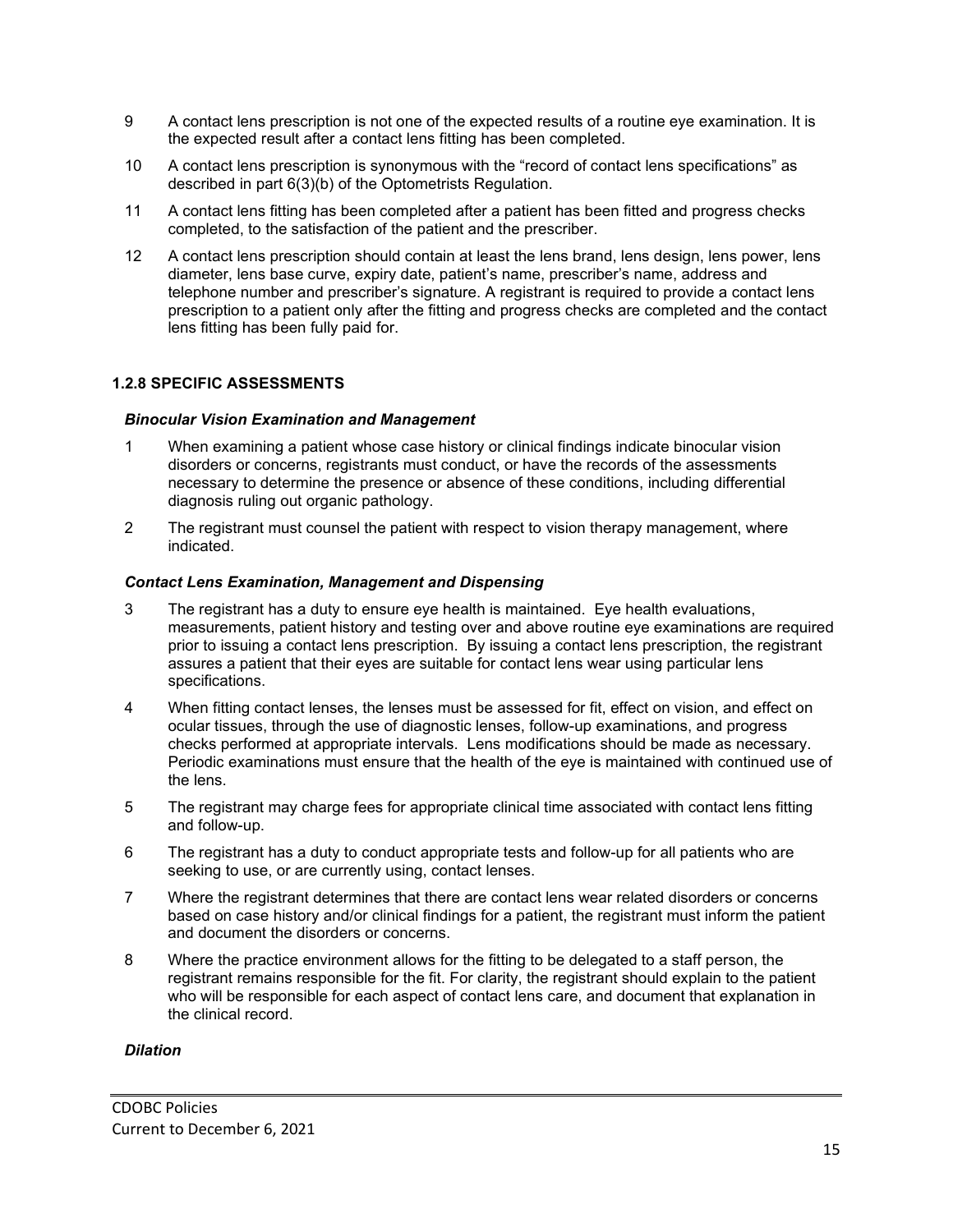- 9 A registrant must dilate a patient's eyes unless the registrant, exercising sound professional judgment, determines that dilation is contraindicated or unnecessary to be performed in the circumstances.
- 10 If a registrant, exercising sound professional judgment, determines that dilation is contraindicated or unnecessary to be performed in the circumstances, he or she must record in the patient record the reasons for not performing dilation.

## <span id="page-15-0"></span>*Recording the Use of Diagnostic Pharmaceutical Agents*

- 11 Registrants must record the following information in the patient record when using diagnostic pharmaceutical agents:
	- (a) the type of diagnostic pharmaceutical agents used;
	- (b) if the diagnostic pharmaceutical agent is used in one eye only, which eye;
	- (c) the time of instillation; and
	- (d) any adverse reaction.

#### <span id="page-15-1"></span>*Low Vision Examination and Management*

- 12 When performing a low vision examination, registrants must conduct or have records of the assessments necessary, to determine the appropriate magnification and low vision aids.
- 13 The registrant must counsel the patient on the use and limitations of appropriate low vision aids.

#### <span id="page-15-2"></span>*Ocular Health Examination and Management*

- 14 When examining a patient whose case history or clinical findings indicate an elevated risk for eye disease, registrants must, in addition to performing those examinations and tests required in Policy 1.2.4(6), perform any other examination and take any other steps reasonably necessary to determine the presence of eye disease.
- 15 Registrants who determine or suspect an elevated risk for eye disease, but do not discover eye disease in a patient, must take reasonable steps to perform regular follow-up examinations of the patient or refer the patient to an appropriate health professional.
- 16 Registrants who are treating or co-managing an ocular disease must inform the patient's family doctor of:
	- (a) the course of treatment; and
	- (b) any possible systemic etiology or general health component to the disease.

## <span id="page-15-3"></span>*Surgical Examination and Management*

- 17 When examining a patient whose case history or clinical findings require referral for surgery and subsequent surgical examination and management, the registrant has a duty to conduct appropriate tests and follow-up and to communicate with the surgeon to the benefit of the patient.
- <span id="page-15-4"></span>18 The registrant and the surgeon should have a mutual understanding of who is responsible for each aspect of pre- and post-surgical care.

## *Spectacle Lens Dispensing*

19 In prescribing a spectacle lens, registrants must consider the patient's refractive error, accommodative status, binocular function, occupational requirements, recreational or environmental requirements, and frame and lens parameters.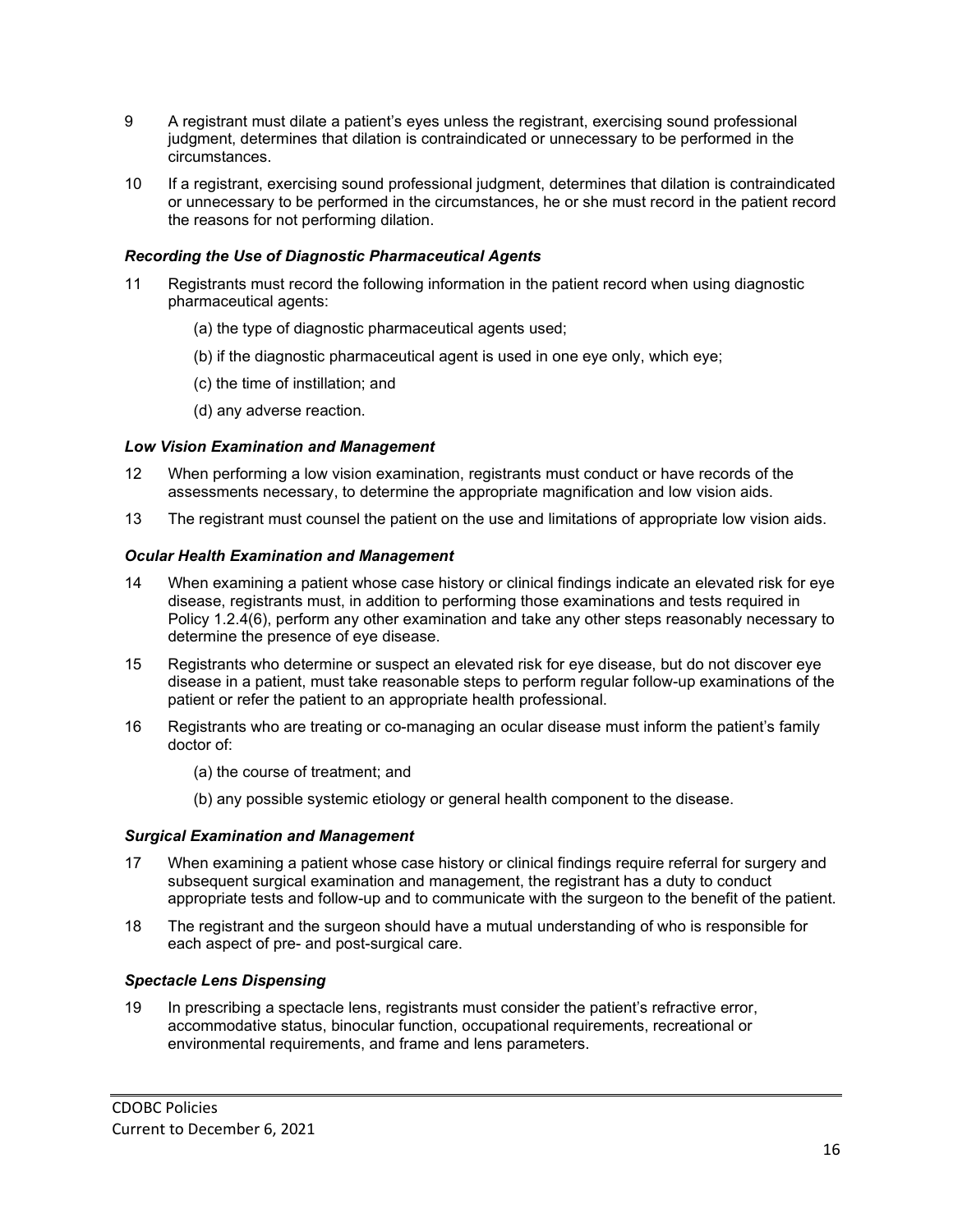- 20 When filling a spectacle lens prescription, and in accordance with Bylaw 114(3) registrants must order lenses and fit lenses to frames in accordance with accepted tolerance standards.
- 21 In dispensing spectacle lenses and in accordance with Bylaw 114(3) registrants or staff who are delegated to dispense must:
	- (a) verify the ophthalmic appliance (vision appliance) against the prescription; and
	- (b) fit the ophthalmic appliance to the patient.

## <span id="page-16-0"></span>**1.2.9 TREATMENT OF EYE DISEASE**

#### <span id="page-16-1"></span>*Treatment with Pharmaceuticals*

- 1 A registrant who prescribes a topical pharmaceutical agent must refer the patient to an ophthalmologist if there is no improvement to the condition after 7 days from the diagnosis.
- 2 A registrant who prescribes a topical corticosteroid must refer the patient to an ophthalmologist if the condition worsens after 72 hours of treatment.

## <span id="page-16-2"></span>*Treatment of the Nasal Lacrimal Apparatus*

- 3 A registrant who is qualified may, on patients over the age of 12, perform punctal dilation and irrigation of the lacrimal canaliculi but may not probe the nasal lacrimal tract.
- 4 A registrant may insert and remove punctal plugs.
- 5 A registrant may epilate eyelashes.

#### <span id="page-16-3"></span>*Foreign Body Removal*

- 6 A registrant may perform non-surgical procedures on body tissues below the dermis or the mucous membrane for the removal of foreign bodies from the conjunctiva, lid or adnexa.
- 7 A registrant may remove central corneal foreign bodies within a 2mm radius of the visual axis if the foreign body is superficial and not deeper than Bowman's membrane. Central corneal foreign bodies deeper than Bowman's membrane must be referred to an ophthalmologist.
- 8 A registrant may remove corneal foreign bodies beyond 2mm from the visual axis provided the foreign body is not deeper than the mid stroma.
- 9 All Seidel positive, high velocity or penetrating corneal foreign bodies must be referred to an ophthalmologist.
- 10 Corneal foreign body removal may be performed outside of these guidelines if it is in the best interest of the patient, if immediate action be must be taken and if immediate access to an ophthalmologist is not possible.

## <span id="page-16-4"></span>*Ultrasound*

11 A registrant may apply ultrasound for diagnostic purposes, to measure the thickness of the cornea or the axial length of the eye.

## <span id="page-16-5"></span>**1.2.10 THERAPEUTIC PHARMACEUTICAL AGENTS**

- 1 Where the use of a therapeutic pharmaceutical agent is indicated, the registrant must:
	- (a) prescribe the most appropriate therapeutic pharmaceutical agent and delivery method;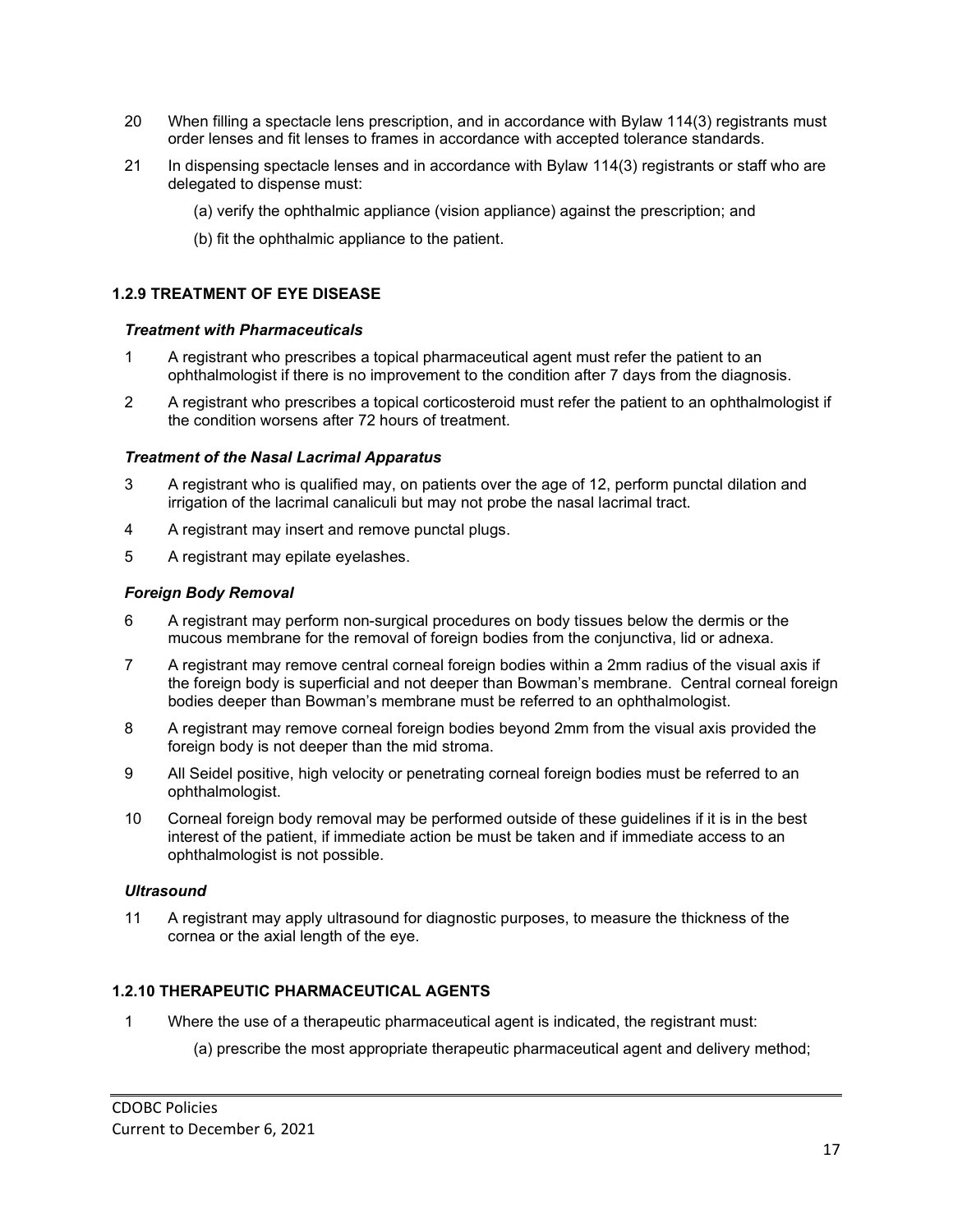- (b) note in the patient record the name/type, amount/volume, dose, treatment eye and refills (if any) of therapeutic pharmaceutical agent prescribed;
- (c) instruct the patient on the correct use of the therapeutic pharmaceutical agent including precautionary procedures and non-pharmacological management;
- (d) monitor and modify as necessary the prescribed treatment regimen; and
- (e) follow up with the patient until the condition being treated is resolved.
- 2 In determining the most appropriate therapeutic pharmaceutical agent and delivery method, the registrant must consider microbiological, pharmacological, systemic, ocular and drug substitution factors.
- 3 A registrant may issue a prescription for a therapeutic pharmaceutical agent in writing or by verbal direction to a pharmacist.

## <span id="page-17-0"></span>**1.2.11 ANTI-GLAUCOMA MEDICATION PRESCRIBING**

- 1 A Therapeutic Qualified Registrant who prescribes anti-glaucoma medications must:
	- (a) have immediate access to, and be competent in the use of:
		- 1) a Goldmann type applanation tonometer;
		- 2) an anterior chamber goniolens;
		- 3) a stereo slit lamp biomicroscope with contact or non-contact lens;
		- 4) a Humphrey type automated visual field analyzer; and
		- 5) a corneal pachymeter; and
	- (b) have access to, and be competent in the interpretation of information from, any one of:
		- 1) a tomographer;
		- 2) a polarimeter;
		- 3) a scanning laser ophthalmoscope;
		- 4) a stereo fundus camera; or
		- 5) a sphygmomanometer.
- 2 A Therapeutic Qualified Registrant who prescribes anti-glaucoma medications may, in accordance to a medical standard, monitor, manage and/or treat the following provided it is within their competence to do so:
	- (a) a glaucoma suspect;
	- (b) early glaucoma;
	- (c) glaucoma induced by topical steroids; and
- 3 If a registrant monitors, manages or treats a glaucoma patient in accordance with subsection 2 above, the registrant must: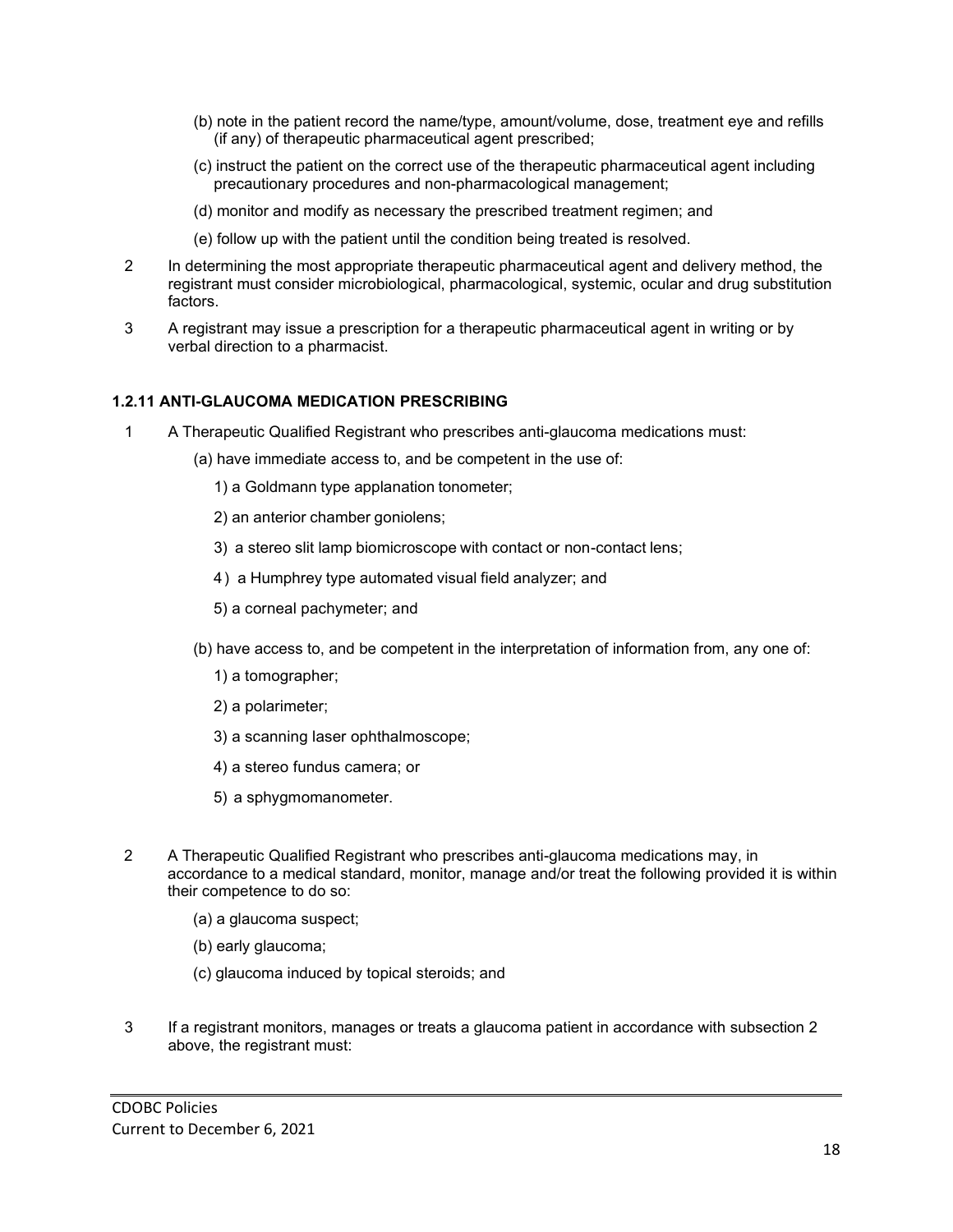- (a) not prescribe an anti-glaucoma medication to a patient who is under the age of 30 except as noted in 2(c) above; and
- (b) refer the patient to an ophthalmologist:
	- 1) for consultation or management if the patient has one or more eyes with:
		- i) moderate glaucoma;
		- ii) IOP above target pressure for more than six weeks from the initiation of treatment;
		- iii) a requirement for more than two concurrent classes of topical medications to reach target IOP (note that a single combination medication that contains two therapeutic pharmaceutical agents is considered to be two medications); or
		- iv) a clinically significant adverse effect to a prescribed medication; or
	- 2) if the patient has one or more eyes with:
		- i) advanced glaucoma; or
		- ii) a secondary glaucoma except as noted in 2(c) above;
- (c) have a working relationship with an ophthalmologist who is accessible for consultation, referral, regular communication, collaboration and transfer of care when a patient is referred under 4(b) above. The communication, consultation, reporting and referral schedule must be considered on a case-by-case basis by the optometrist and the ophthalmologist who share in the care of the glaucoma patient;
- (d) at the time of diagnosis and/or initiation of treatment, inform the patient that they may request management exclusively by an ophthalmologist or glaucoma sub-specialist;
- (e) be available, or assign a Therapeutic Qualified Registrant able to meet all requirements of these Standards, Limits and Conditions for Practice, to be available to a glaucoma patient 24 hours a day seven days a week by phone or other electronic means;
- (f) not prescribe:
	- 1) a beta blocker:
		- (i) to a patient with a history of congestive heart failure, bradycardia, heart block, asthma or chronic obstructive pulmonary disease; or
		- (ii) to any other patient without consulting the patient's primary care practitioner, if known;
	- 2) a prostaglandin in the presence of:
		- (i) intraocular inflammatory disease; or
		- (ii) previous ocular viral infections known to contraindicate prostaglandin use;
	- 3) a cholinergic agent in the presence of:
		- (i) intraocular inflammatory disease;
		- (ii) MAO inhibitors; or
		- (iii) retinal lattice degeneration, retinal tears or retinal detachment;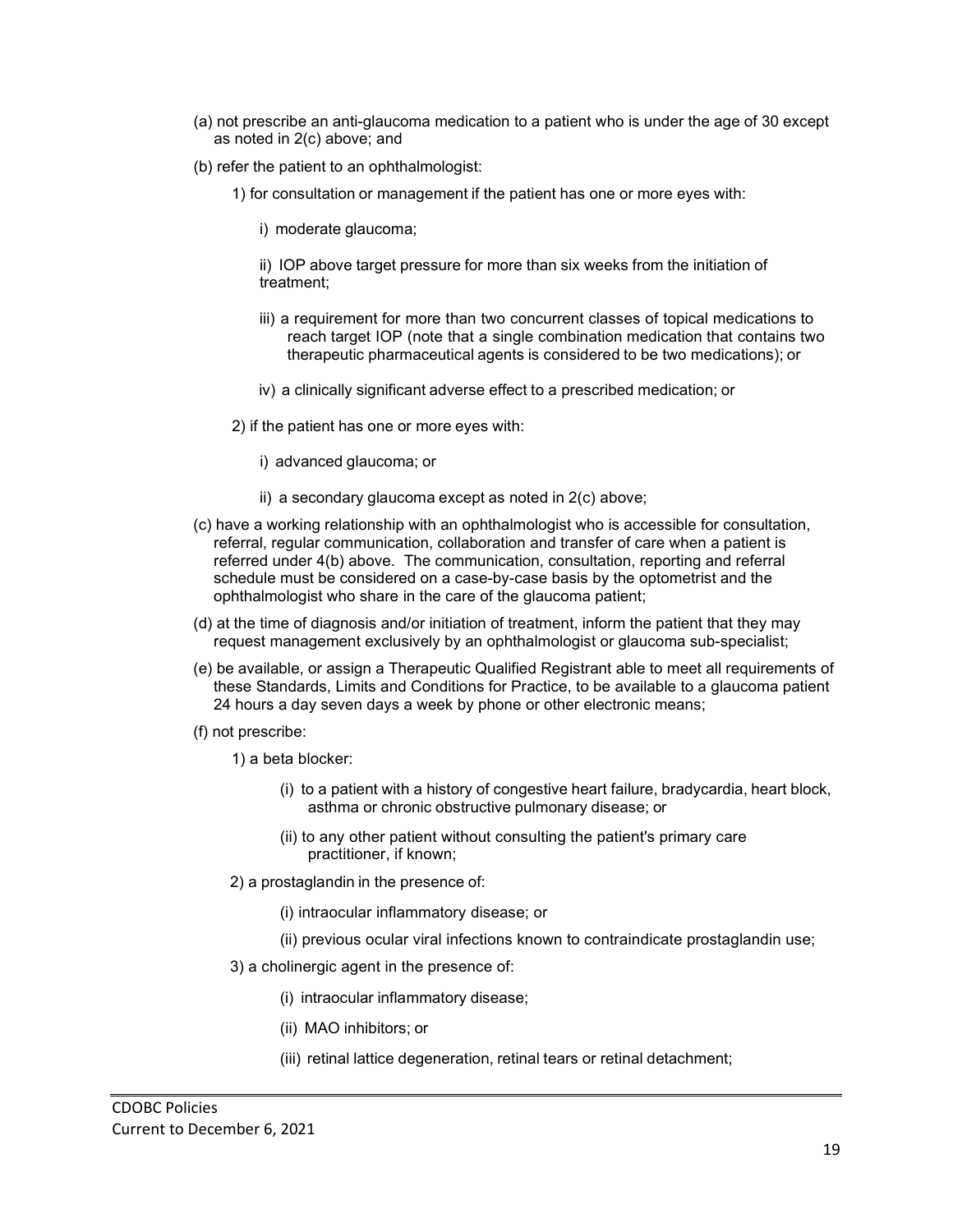- (g) work-up and follow-up glaucoma patients to a medical standard;
- (h) maintain a written record of:
	- 1) patient history (ocular, medical and family);
	- 2) identifiable glaucoma risk factors; and
	- 3) the treatment plan, targets and progress; and
- <span id="page-19-0"></span>(i) provide a copy of the written record to the co-managing ophthalmologist:
	- 1) at least annually;
	- 2) at any time requested by the ophthalmologist; and
	- 3) immediately if there is a change in the treatment plan or a clinically significant change in the patient's status; or

**Note:** Registrants are expected to stay current with the standards for glaucoma care.

## **1.2.12 LABORATORY TESTS**

- 1 Registrants who order laboratory tests are responsible for follow-up care related to the information obtained from the tests.
- 2 Copies of laboratory tests ordered by registrants must be sent to the patient's family doctor, if known.

## <span id="page-19-1"></span>**1.2.13 REFERRAL**

- 1 In any case where a registrant determines that:
	- (a) he or she does not have the equipment needed to examine a patient to the extent called for by the circumstances; or
	- (b) the patient requires or may benefit from treatment by a health professional other than an optometrist,

the registrant must refer the patient to the appropriate health professional.

2 A registrant who refers a patient to another health professional is responsible for all reasonable follow-up related to the referral.

## <span id="page-19-2"></span>**1.2.14 TELEOPTOMETRY**

## *Definitions*

- 1 In this section the following definitions apply:
	- (a) Teleoptometry: the provision of vision and eye health services within the scope of practice of optometry which are delivered remotely via information and communication technologies.
	- (b) Remotely: the absence of physical contact between the provider and patient because they are separated by remote distance.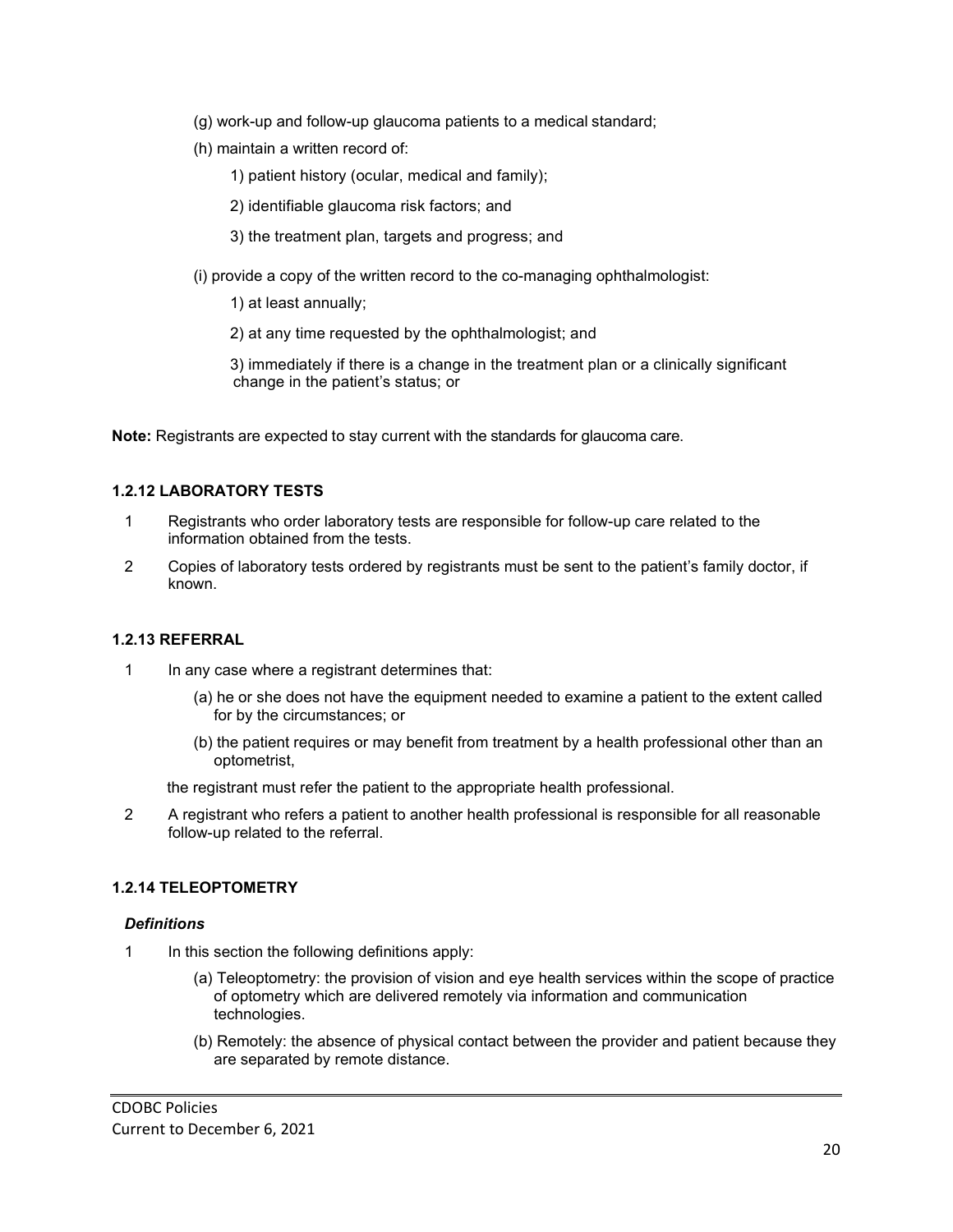## *Role of the College*

2 The role of the College is to regulate registrants rather than the technology used in the practice of optometry. The use of information and communication technologies to deliver optometric services does not alter the ethical, professional and legal requirements imposed on registrants to provide competent, ethical, and appropriate optometric care. *(\*including but not limited to Bylaws, Standards of practice and Policies)*

#### *Requirements*

- 3 The requirements for treating patients via teleoptometry vary by jurisdiction. Registrants who provide teleoptometry must be aware of, and comply with, the registration requirements in British Columbia as well as the requirements in the jurisdiction in which the patient is located. The College in British Columbia as well as regulators in some of the other jurisdictions require optometrists to hold registration in the jurisdiction in which the patient is physically located in order to provide treatment.
- 4 Optometrists who provide optometric services to patients in British Columbia must be registered with the College. The College exercises *in personam* jurisdiction over its registrants which means that it may investigate the conduct of a registrant in any jurisdiction regardless of where the optometric services were provided or the patient is located.
- 5 In providing teleoptometry services, registrants must:
	- (a) ensure they have sufficient training and competency to manage patients competently through teleoptometry;
	- (b) comply with the ethical and legal requirements to obtain valid informed consent from the patient recognizing that consent is a dynamic process;
	- (c) ensure at the outset that their identity, location and licensure status (including any limits or conditions on registration) are communicated to the patient, and the identity of the patient is confirmed and recorded at each consultation;
	- (d) ensure that the identities of all other participants involved in the teleoptometry encounter are disclosed to, and approved, by the patient in advance of receiving services and documented in the patient record;
	- (e) ensure that both the optometrist-site and the patient-site are using appropriate technology that complies with legal requirements regarding privacy and security;
	- (f) consider whether the teleoptometry medium affords adequate assessment of the presenting problem, and if it does not, arrange for a timely in-person assessment;
	- (g) explain the appropriateness, limitations, and privacy issues related to teleoptometry to the patient;
	- (h) provide an appropriate optometric assessment based on the current symptoms or condition, past history, medications and limited examination as possible;
	- (i) create and maintain optometric records of the examination, in accordance with professional and legal requirements;
	- (j) ensure patients have enduring access to their optometric records and that optometric records are available to other health care professionals for the provision of ongoing patient care;
	- (k) ensure adherence to the same obligations for patient follow up in teleoptometry as is expected with in- person examination;
	- (l) communicate with referring and other treating healthcare providers, and provide follow-up care as appropriate;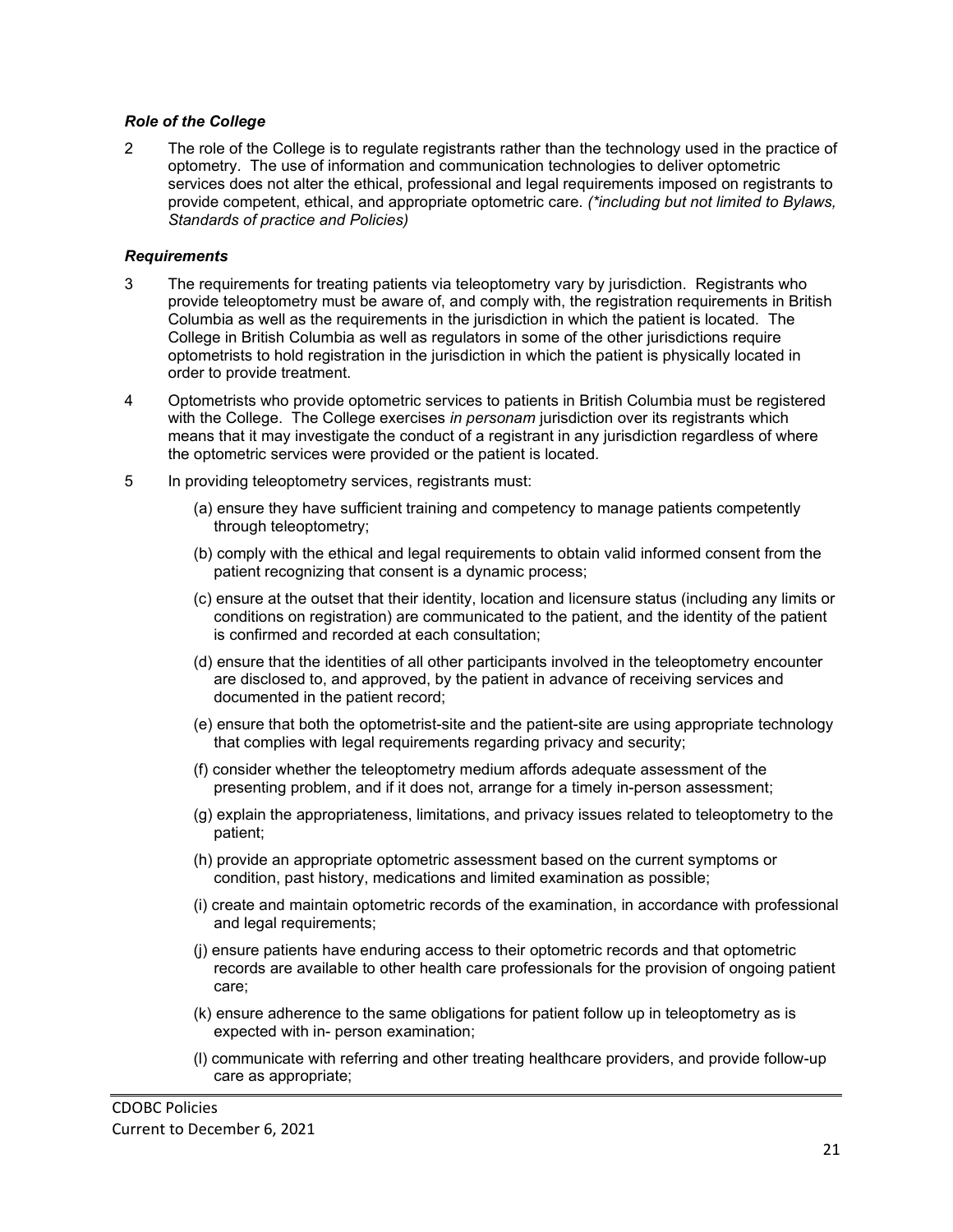- (m) ensure patients referred to specialists are adequately assessed and treated before referral, and are advised about accessing further optometric care following specialist assessment and treatment; and
- (n) exercise caution when providing prescriptions or other treatment recommendations to patients whom have not been personally examined.

## *Additional Issues to Consider*

- 6 Registrants should advise patients that accessing optometric care remotely from an optometrist who is not physically located, or registered to practice, in British Columbia may pose risks relating to licensure status and/or training, and that the College may not be able to assist them in the event of a complaint.
- 7 Registrants should also be aware that practicing optometry through electronic communication and/or in different jurisdictions may adversely affect their professional liability insurance. Registrants must ensure that they maintain proper liability insurance in place to provide indemnity for malpractice and misconduct wherever the issues arise.

## *References*

Federation of Optometric Regulatory Authorities of Canada. FORAC/FAROC Policy on Teleoptometry (May 1,2019).

[The College of Optometrists of British Columbia wishes to gratefully acknowledge the College of Physicians and Surgeons of British Columbia's *Telemedicine Practice Standard* (Revised June 24, 2019); found at: http[s://www.cpsbc.ca/files/pdf/PSG-Telemedicine.pdf.](http://www.cpsbc.ca/files/pdf/PSG-Telemedicine.pdf)

## <span id="page-21-0"></span>**1.2.15 SOCIAL MEDIA AND ONLINE NETWORKING GUIDELINES**

## *Preamble*

- 1 The College recognizes the growing use of social media and online networking platforms on the part of health care professionals as a means to communicate both personally and professionally.
- 2 The use of social media and online networking forums raises professional and ethical considerations for registrants. Registrants should treat social media and online networking platforms as virtual public spaces potentially accessible by the public.
- 3 All registrants should understand that there are professional responsibilities involved with using social media and online networking platforms relating to professional boundaries, the parameters of professional distance, professional conduct, and protection of patient privacy. The College requires registrants to comply with the requirements of the Bylaws (including the Code of Ethics) and privacy legislation when engaging in social media and online networking platforms. Registrants are also responsible for the actions of their staff to ensure that these requirements are met when dealing with patient information.

## <span id="page-21-1"></span>**1.2.16 STUDENT INTERNSHIPS**

## *Definition*

- 1 In this section "student intern" means a student who:
	- (a) is currently enrolled in a recognized school of optometry; and
	- (b) has successfully completed at least three years of education there.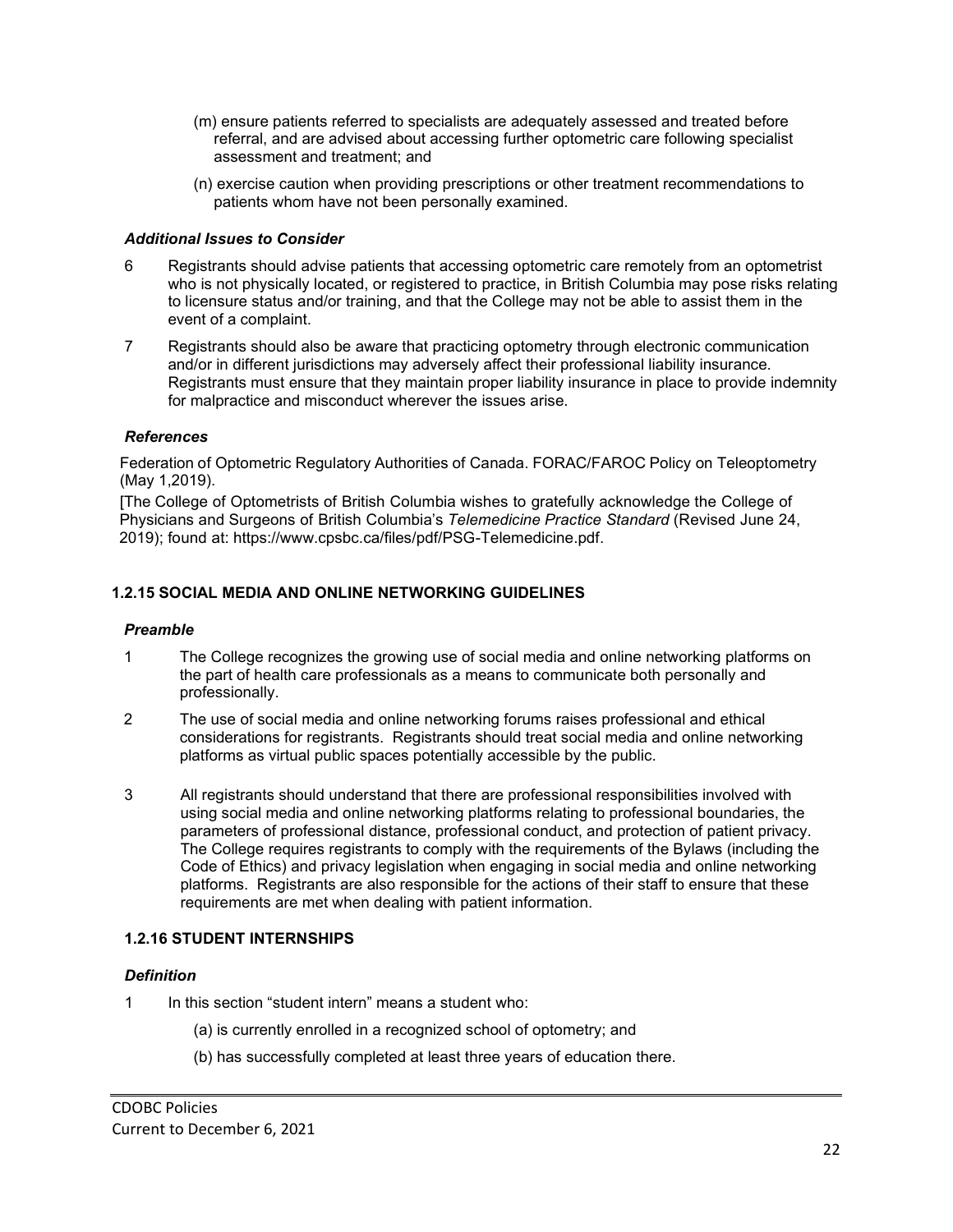## *Internships Permitted*

2 Registrants may permit student interns to undertake internships in their places of practice under their supervision.

#### *Requirements*

- 3 Registrants who wish to offer internships to student interns must provide the Registrar, at least seven days before the internship begins, with:
	- (a) the student intern's name and address;
	- (b) the name and address of a contact person at the student intern's school;
	- (c) the names of a registrant who will supervise the student intern;
	- (d) the place of practice where the internship will take place; and
	- (e) the duration of the internship.

#### *Examinations by Interns*

4 Before permitting a student intern to examine a patient, a registrant must inform the patient that they will be examined by a student intern.

## **2. Policies**

## <span id="page-22-1"></span><span id="page-22-0"></span>**2.1 CONFLICT OF INTEREST**

#### *Definition*

1 A conflict of interest occurs when a registrant's personal or financial interest conflicts with his or her professional responsibility, including the duty to act in the best interest of the patient.

*[Note: See also Bylaws section 132]*

## <span id="page-22-2"></span>**2.2 COOPERATION WITH THE COLLEGE**

#### *Cooperation Required*

1 Registrants must cooperate with all reasonable requests of the College, including the Board, Registrar, committees and staff.

#### *Cooperation*

- 2 For the purposes of section 2.2(1), cooperation includes:
	- (a) replying promptly to communications from the College;
	- (b) attending or appearing before the College, including the Board, Registrar and committees, when requested, directed, or ordered to do so; and
	- (c) assisting the College as reasonably requested including providing information and requests that are requested.

#### *Communications With the College*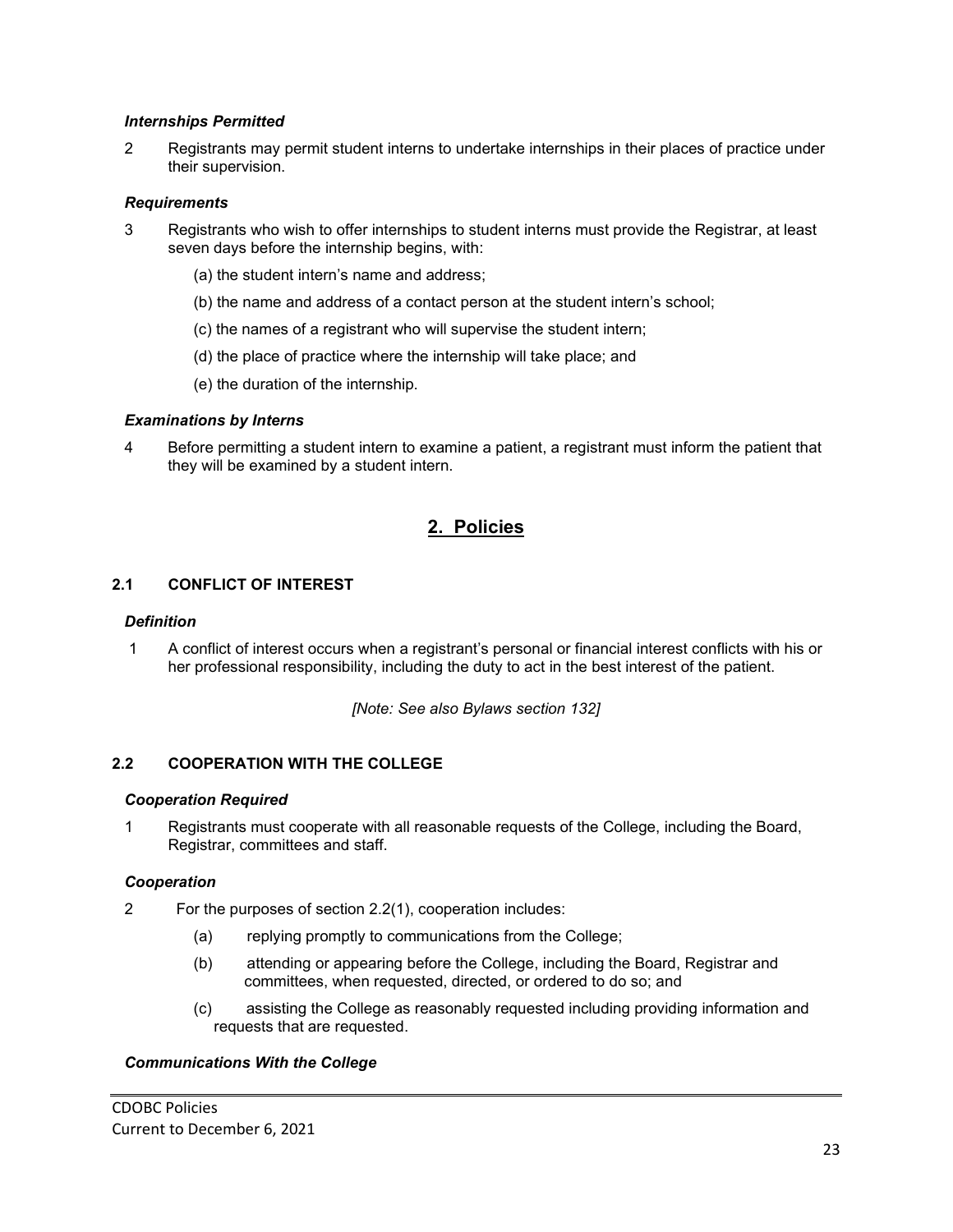3 Communications with the College, including the Board, Registrar, committees and staff, must be courteous, professional, non-threatening and non-discriminatory.

## <span id="page-23-0"></span>**2.3 PRIVACY**

1 The College of Optometrists of BC endeavors at all times to ensure the privacy of all persons that visit our website. The College understands the requirement to maintain the privacy of all personal information that we file in our office or collect from persons from time to time. For greater detail in our privacy policy please review the following:

## *Freedom of Information and Protection of Privacy Act (FIPPA)*

2 The College must be in compliance with FIPPA (RSBC 1996, chapter 165, and amended in 2018- 05-16).

## *Collection of Personal Information*

3 In cases where the registrant may be providing the College with personal information by sending an email message, attachment, or in on-line renewals etc, the College will ensure the personal information in that transmission will remain confidential to the College at all times, except under requests for release of that information made under the scope and restrictions of FIPPA..

#### *Consent to Release of Personal Information*

4 In cases where the College requires the registrant's personal information from a third party and does not otherwise have consent to obtain it, the College will provide the registrant with a "*Consent to release personal information*" form to sign and return to the College. Subject to their duty to cooperate, the registrant has the option of not complying if they do not wish their personal information to be released to the College.

#### *Retention Time Period*

5 The College will only retain personal information for the time period required by the College's current policy relating to information stored by the College. Any personal information will be destroyed and securely disposed of at the conclusion of this period.

## *Confidentiality Agreement*

6 All staff employed by the College and all persons participating on committees of the College will be required to sign a confidentiality agreement whereby they will commit to maintaining the privacy of personal information.

#### *Protection of Personal Information*

7 The College will at all times ensure that all personal information is protected against unauthorized access or disclosure by third parties.

#### *Complaints*

8 The College will accept any complaints or comments at any time from the public or from registrants of the College regarding this privacy policy or concern about their personal information. Please address any concerns or comments to:

> The attention of the Registrar of the College of Optometrists of BC 906 - 938 Howe Street Vancouver, BC,V6Z 1N9 Tel: (604) 623-3464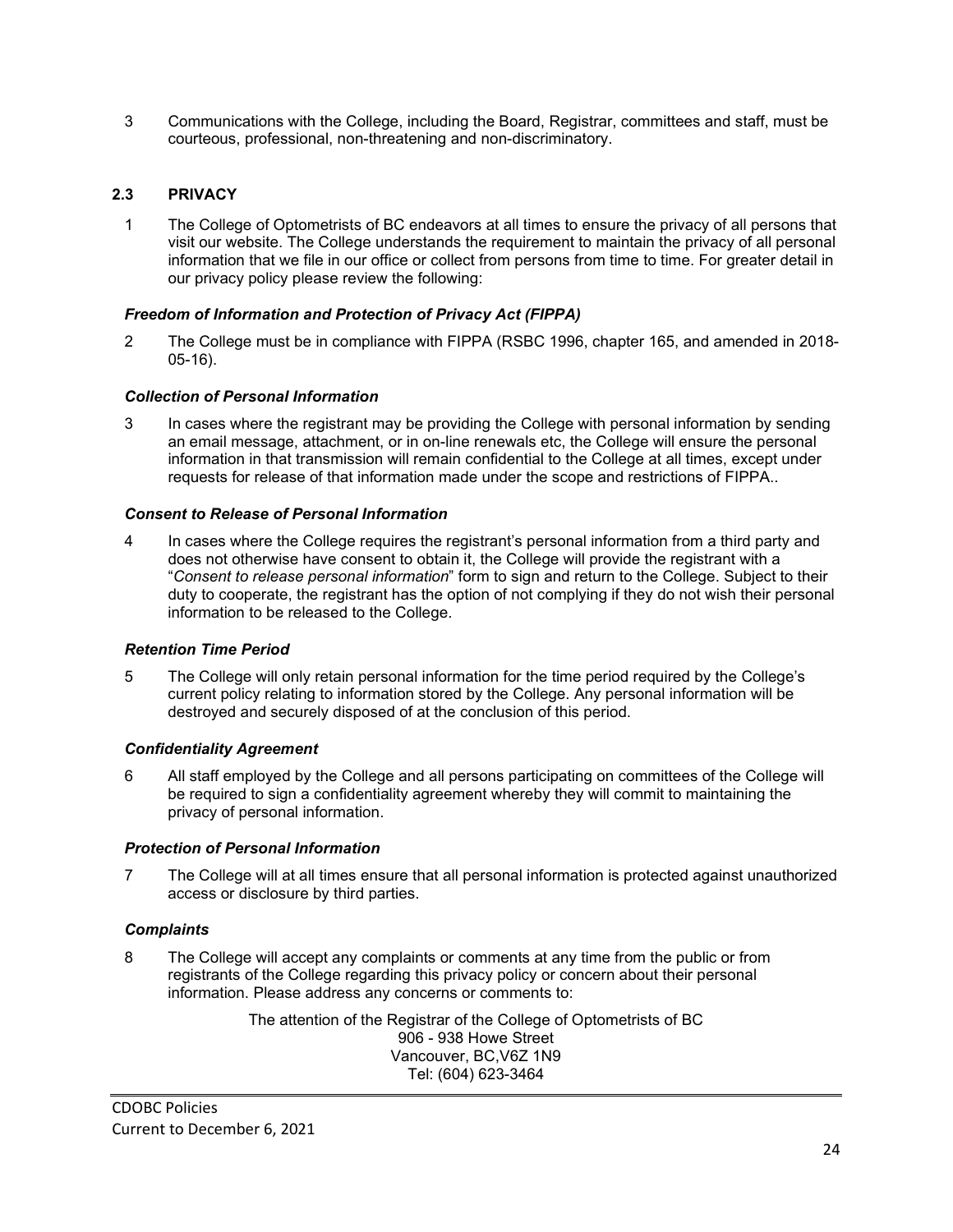## <span id="page-24-0"></span>**2.4 DESIGNATION OF PLACE OF PRACTICE**

#### *Place of Practice Name; Information to be Displayed*

- 1 Before commencing practise, a registrant must ensure that he/she has a name approved in writing by the Registrar for his/her place of practice.
- 2 The name for a place of practice must include the word "optometrist" or a derivative of that word.
- 3 The name for a place of practice must not include the reserved title of any other college unless that college has expressly authorized the use of its reserved title in the registrant's place of practice name in writing.
- 4 A place of practice name must not be confusing or misleading to the public and must not be identical to, or closely resemble, the name of any other place of practice name(s), unless they are affiliated.
- 5 The Registrar may approve a place of practice name which is descriptive of a community or neighbourhood local to the place of practice, and is not likely to be confused with another approved place of practice name.
- 6 The name of a place of practice, together with the registrant's name and address, must appear on all stationary used in the place of practice, including but not limited to the registrant's letterhead, business cards, prescription pads, and electronic communications.
- 7 A place of practice must prominently display the name and certificate of registration of every registrant who practices there.
- 8 If a registrant practices at more than one place of practice, the registrant must obtain from the College a certificate for each location. A photocopy is not acceptable.
- 9 A place of practice must not display the name of a registrant who does not personally provide optometric services at that location.
- 10 A place of practice must prominently display signage, visible from the exterior of the place of practice containing the name of each registrant who practises there.
- 11 A place of practice must prominently display the BC optometric corporation's permit if the place of practice is operated by or through a BC optometric corporation.

#### *New, Renamed and Relocated Places of Practice*

- 12 A registrant seeking approval to open a new place of practice must deliver to the Registrar a completed *Place of Practice - Request for Name Approval Form*
- 13 A registrant seeking approval to change a place of practice name must deliver to the Registrar a completed *Request To Change Place of Practice Name Form*
- 14 A registrant seeking approval to relocate a place of practice must deliver to the Registrar the following completed forms:
	- (a) *Place of Practice - Request for Name Approval Form*; and
	- (b) *Transfer of Records Containing Personal Information Form*;

and in addition must remove any signage from the former location indicating it is a place of optometric practice.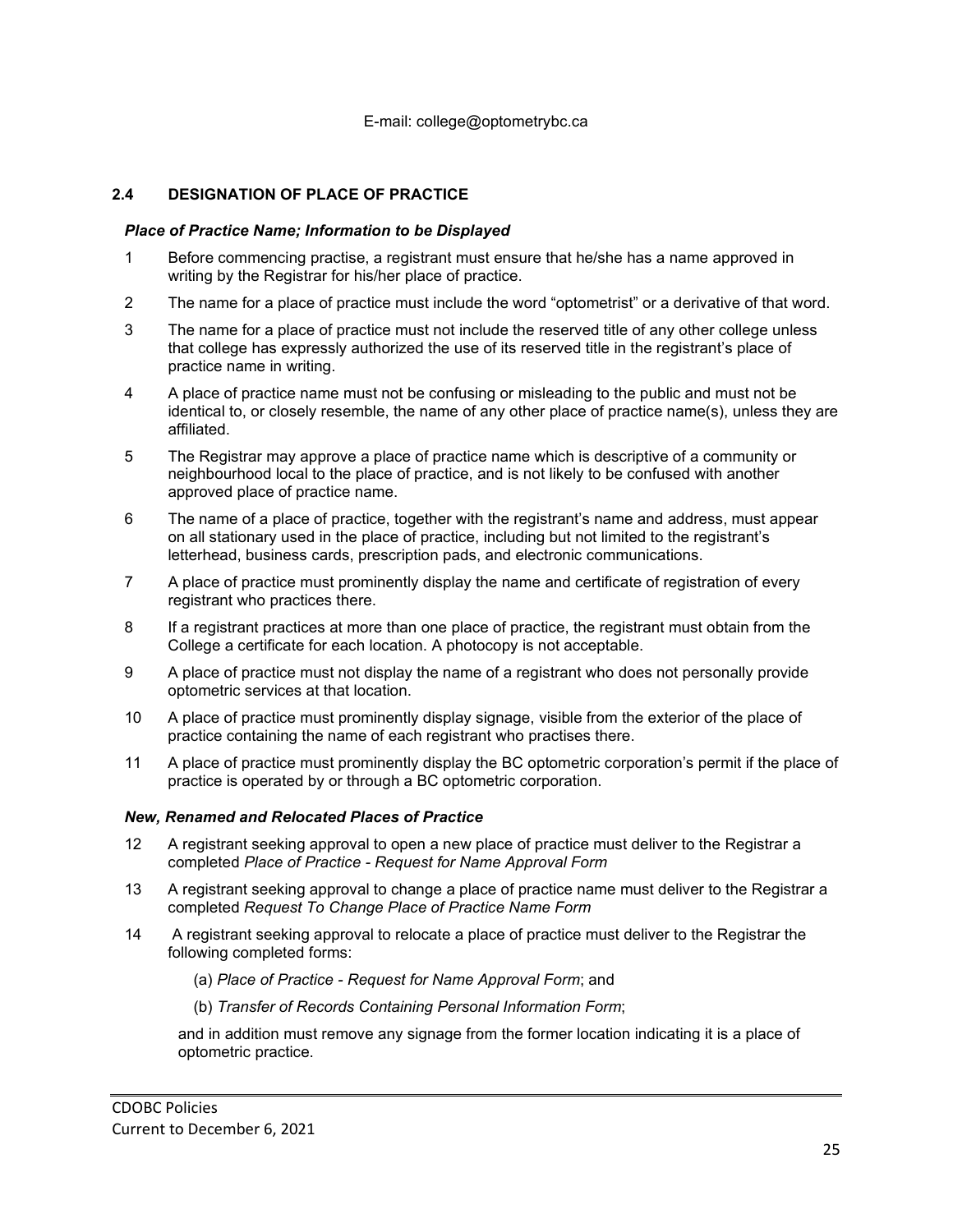## *Transfer of Controlling Interest in a Previously Approved Place of Practice*

- 15 A registrant seeking approval to transfer controlling interest in a previously approved place of practice name must deliver to the Registrar the following completed forms:
	- (a) *Declaration of Transferring Controlling Interest Form*; and
	- (b) *Transfer of Records Containing Personal Information Form*, if applicable.

#### *Ceasing Practice and/or Closing a Place of Practice*

- 16 A registrant who ceases to practise/closes a place of practice must:
	- (a) complete and submit to the Registrar either a *Transfer of Records Containing Personal Information Form* or a *Declaration of Ownership of Records Form*; and
	- (b) update his or her online profile; and
	- (c) complete and submit to the Registrar a *Declaration of Transferring Controlling Interest Form*, if applicable; and
	- (d) remove signage from their former Place of Practice, if applicable.

*[Note: See also Bylaws Part 10—Places of Practice]*

#### <span id="page-25-0"></span>**2.5 REGISTRANT NAMES**

#### *General Principles*

- 1 Registrants must not use names to confuse or mislead the public regarding their identity.
- 2 Names used in a place of practice providing optometric services must be consistent with the name registered with the College and with the name approved for an optometric corporation.
- 3 Registrants must notify the College in writing of any changes to their names if they intend to use a new name in a place of practice providing optometric services in accordance with Bylaw 144.

## *Name Changes*

- 4 A registrant who intends to use a new name in a place of practice providing optometric services must notify the College in writing within five (5) business days of the name change.
- 5 The College will formally change the registrant's name on the College register upon receipt of government issued documents that satisfactorily establish the name change.
- 6 A registrant must also apply to the College for a change of name for an optometric corporation to correspond with the new name within five (5) business days of the name change.

#### *Use of Familiar Names*

- 7 A registrant may apply to the College to include a familiar name in parenthesis in his or her registered name with the College. The approved familiar name may appear in parentheses immediately preceding the surname, for example: Robert (Bob) Smith.
- 8 A registrant must also apply to the College for a change of name for an optometric corporation to correspond with the familiar name in parenthesis within five (5) business days of the name change.

#### *Contractions and Initials*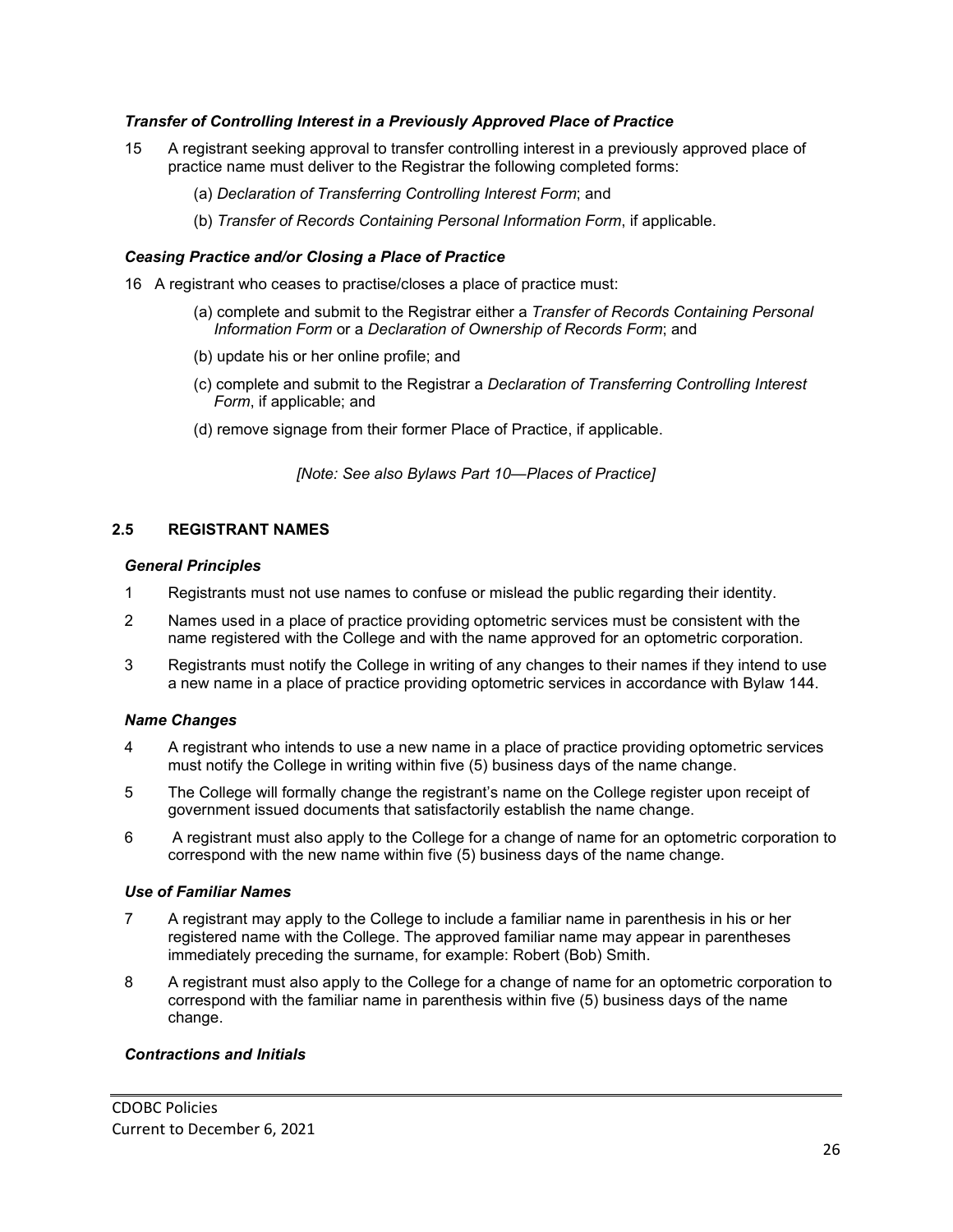9 Contractions, initials, abbreviations, and other means of shortening a name are not acceptable for any name registered with the College.

## <span id="page-26-0"></span>**2.6 QUALITY ASSURANCE**

#### *Preamble*

The Quality Assurance Program is an important component of the self-regulation of optometry in BC. The College Bylaws allow the Quality Assurance Committee to assess the professional performance of registrants and to require them to fulfil the appropriate requirements.

The College strongly believes in a Quality Assurance Program that meets the needs and expectations of patients and the community. Key elements of the Quality Assurance Program are designed as proactive measures to foster continuing professional education and to improve the performance of registrants. The College believes that the promotion of continuous quality improvement of the profession will improve patient outcomes.

The Quality Assurance Program involves four pillars of professionalism: continuing education, peer circles, practitioner assessment and support.

Although each of the four pillars of the program has a specific purpose, they work together to maintain and advance scientific knowledge in the practice of optometry, enhance professional competency, assure the public of professional/clinical performance, and improve patient outcomes.

#### <span id="page-26-1"></span>**2.6.1 Continuing Education Requirements**

## *Continuing Education Activities*

- 1 In this policy:
	- (a) "accredited program" means an educational program approved by the Registrar<sup>[2](#page-26-2)</sup> or by the Council on Optometric Practitioner Education (COPE);
	- (b) "registration year" means November 1 to the following October 31 in each year;
	- (c) "approved program provider" means the following bodies:

1) a program provider approved by the *Council on Optometric Practitioner Education*

(COPE); or

2) any other body that is approved by the Board;

*[Note: A commercial entity is not considered to be an "approved program provider. (Refer to the COPE Standards for Commercial Support, page 20-22).]*

(d) "approved program" means a continuing education program approved by the Quality Assurance Committee, under section 71 of the Bylaws, as follows:

<span id="page-26-2"></span> $<sup>2</sup>$  Accreditation will be granted in accordance with current COPE standards and requirements for course</sup> Qualification, and must meet the goals of advancing and enhancing scientific optometric knowledge, professional competency, promoting safe, effective and ethical optometric practice, and improving patient outcomes. Refer to the Criteria for COPE Qualification of Continuing Education. Courses provided in an exclusive manner will not be deemed acceptable.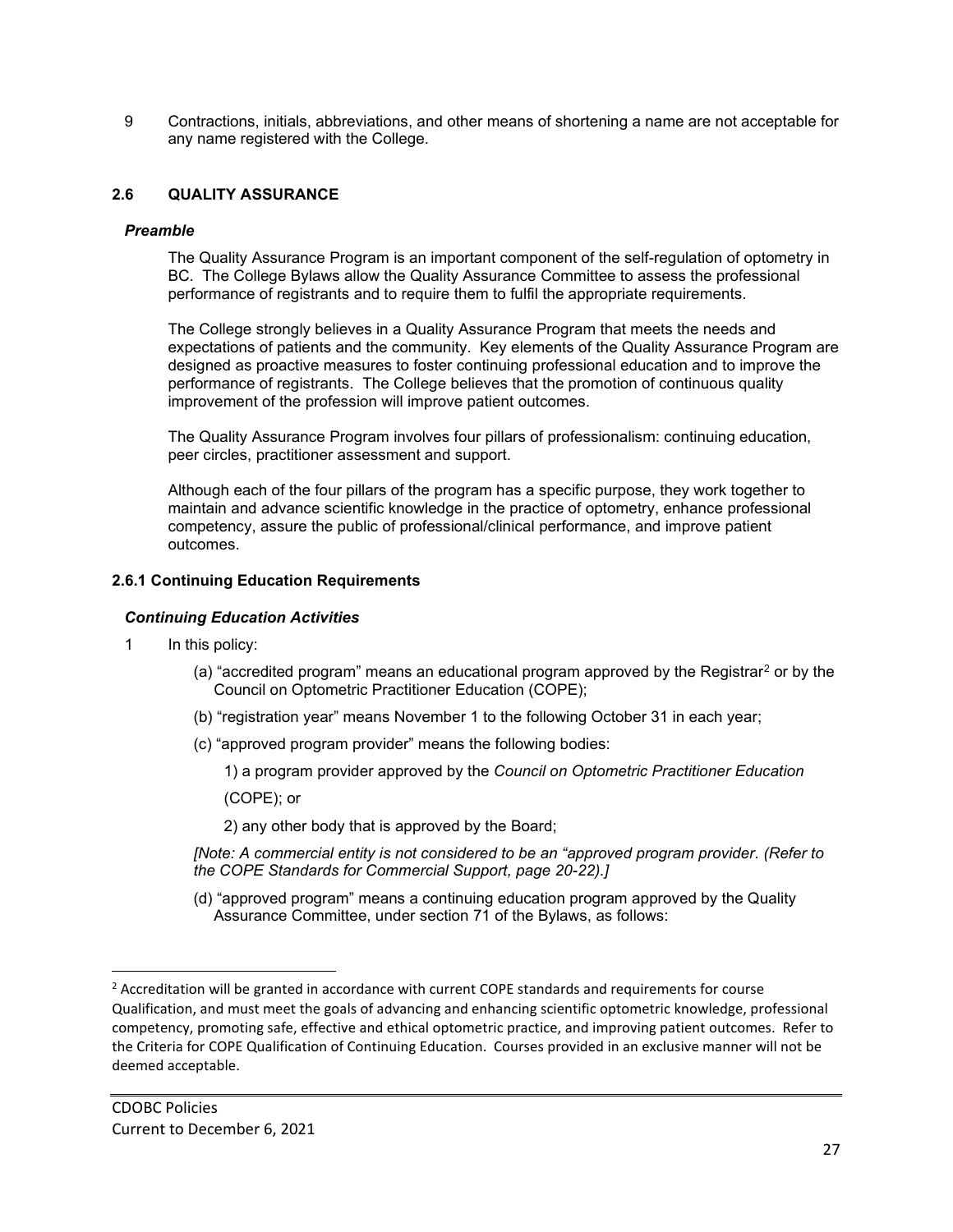1) an accredited program given by an approved program provider, whether given in person, or by long-distance, or by self-study delivery methods such as correspondence, video, computer or internet;

- 2) a peer circle; or
- 3) any of the continuing education activities listed in subsection 2 below.

## *Hourly Credits for Continuing Education Activities*

2 For the purpose of calculating hours of yearly continuing education programs under [section 73](http://optometrybc.com/wp-content/uploads/2018/09/Bylaws_DEC_15_2017_APP_MOH_POSTED_ON_WEBSITE.pdf#page=25) of the Bylaws, activities will be accredited for the number of hours specified in the table below:

| <b>Activity</b>                                                                                                                                                                                           | <b>Course category</b> | <b>Hours accredited</b>           |
|-----------------------------------------------------------------------------------------------------------------------------------------------------------------------------------------------------------|------------------------|-----------------------------------|
| For each hour of attendance at or participation in an                                                                                                                                                     | Ocular health $3$      | 1 hour                            |
| accredited program under section $2(2)(a)^1$                                                                                                                                                              | Other <sup>4</sup>     | 1 hour                            |
| For each hour of instruction or formal presentation of an                                                                                                                                                 | Ocular health          | 2 hours                           |
| educational course under section 2(2)(a)                                                                                                                                                                  | Other                  | 2 hours                           |
| Publication of an article in a refereed optometric or                                                                                                                                                     | Ocular health          | 5 hours                           |
| ophthalmological journal                                                                                                                                                                                  | Other                  | 5 hours                           |
| Publication of a case report in a refereed optometric or                                                                                                                                                  | Ocular health          | 2 hours                           |
| ophthalmological journal                                                                                                                                                                                  | Other                  | 2 hours                           |
| For each hour of peer circle participation or peer circle                                                                                                                                                 | Ocular health          | 1 hour                            |
| facilitation                                                                                                                                                                                              | Other                  | 1 hour                            |
| For serving the CEO/CACO as an exam question<br>developer                                                                                                                                                 | Ocular health          | No more than 10 hours<br>per year |
| Achieving Fellowship in the American Academy of<br>Optometry or the College of Vision Development (*note: if<br>Fellowship achieved in another group, please contact the Registrar<br>for <i>quidance</i> | Other                  | 10 hours                          |

<span id="page-27-0"></span><sup>&</sup>lt;sup>3</sup> "Ocular health" includes educational programs classified as clinical optometry, ocular disease and related systemic disease.

<span id="page-27-1"></span><sup>4</sup> "Other" includes educational programs classified as optometric business management.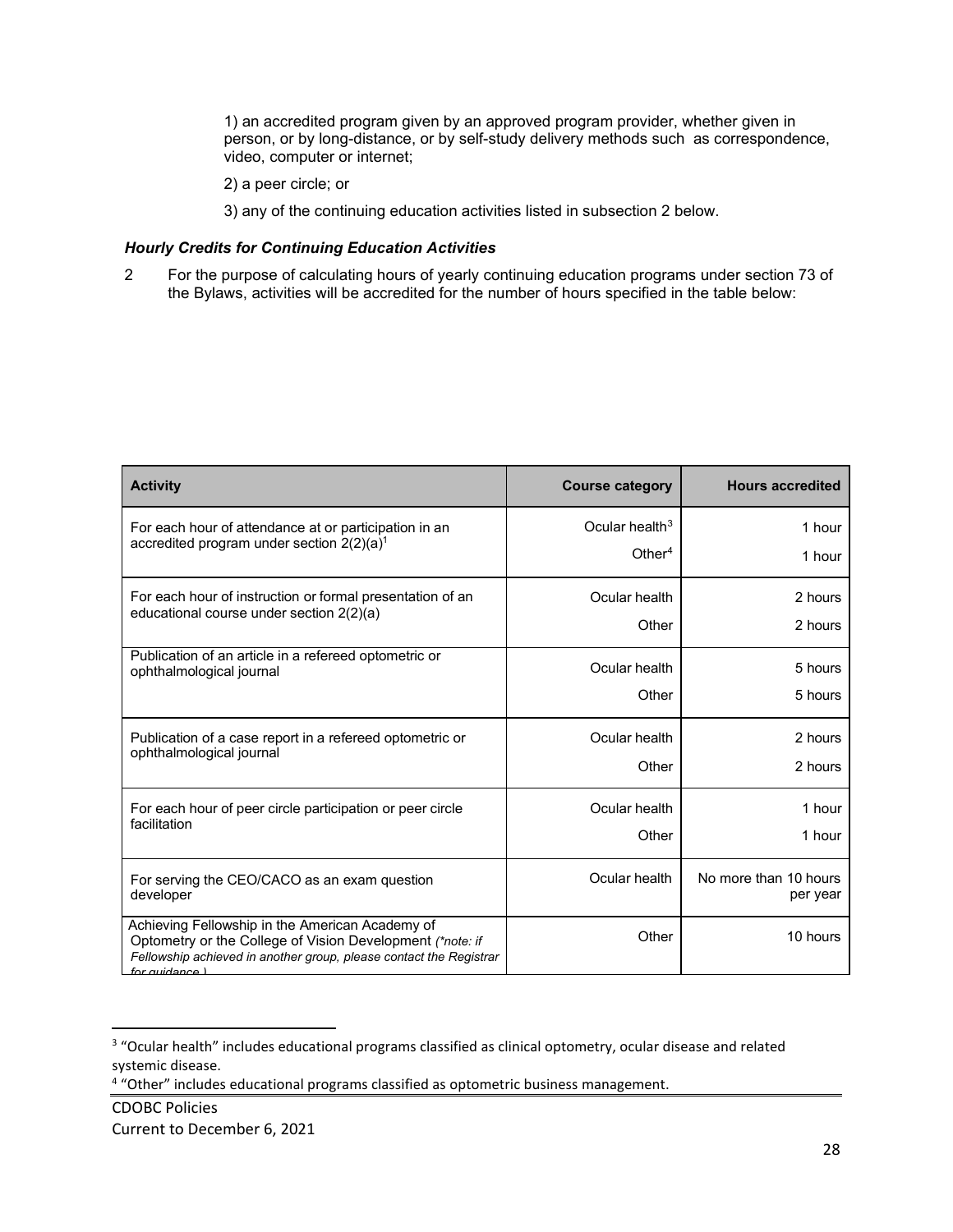| Achieving Diplomate of American Academy of Optometry | วther | hours |
|------------------------------------------------------|-------|-------|
|------------------------------------------------------|-------|-------|

3 Continuing education program hours under subsection 2 must only be claimed by the registrant if the registrant is able to provide proof of having attended the program or completed the course for which continuing education program hours are sought<sup>[5](#page-28-1)</sup>. Acceptable proof includes the original continuing education attendance certificate or continuing education attendance recorded within *OE Tracker*.

#### *Annual Continuing Education Requirements*

- 4 In accordance with Part 5 of the Bylaws, the Quality Assurance Committee specifies the following continuing education hours for Full<sup>[6](#page-28-2)</sup> and Non-practising registrants:
	- (a) in each registration year, no less than 20 accredited continuing education hours must be obtained; and
	- (b) a maximum of 10 hours out of the required 20 accredited continuing education hours may be on subjects other than ocular or systemic health.

#### *Self-Recording and Self-Reporting of Continuing Education Requirements*

- 5 (1) Registrants must:
	- (a) self-record and self-report their Continuing Education hours to their OE Tracker account subject to subsection (2);
	- (b) retain all original continuing education certificates for a minimum of seven (7) years; and
	- (c) provide to the College all original continuing education certificates to the Registrar on request.

(2) If a registrant is not enrolled in OE Tracker, the registrant must submit to the College proof of completing the requirements set out in Section 63 of the Bylaws, together with the administrative fee, in person or by registered mail prior to registration renewal for the next registration year.

## *Exemptions*

- 6 Despite section 73(1) of the Bylaws, registrants need not fulfil the requirements of the Quality Assurance Program in a registration year if:
	- (a) they successfully complete the national qualifying examination or national qualifying examination equivalent in the same registration year; or
	- (b) complete an optometric residency program.

#### <span id="page-28-0"></span>**2.6.2 Peer Circles**

1 "Peer circle" means a small-group, interactive learning environment, guided by a facilitator, for the purpose of encouraging safe, effective and appropriate eye-care practices.

<span id="page-28-2"></span><sup>6</sup> Full registrant means:

<span id="page-28-1"></span><sup>&</sup>lt;sup>5</sup> A registrant must not claim continuing education program hours for an educational program he or she repeats in the same registration year.

<sup>(</sup>a) a therapeutic qualified registrant who is a member of the class established by Bylaws section 51(1)(a);

<sup>(</sup>b) a non-therapeutic qualified registrant who is a member of the class established by section 51(1)(b); or (c) a limited registrant who is a member of the class established by section 51(1)(c).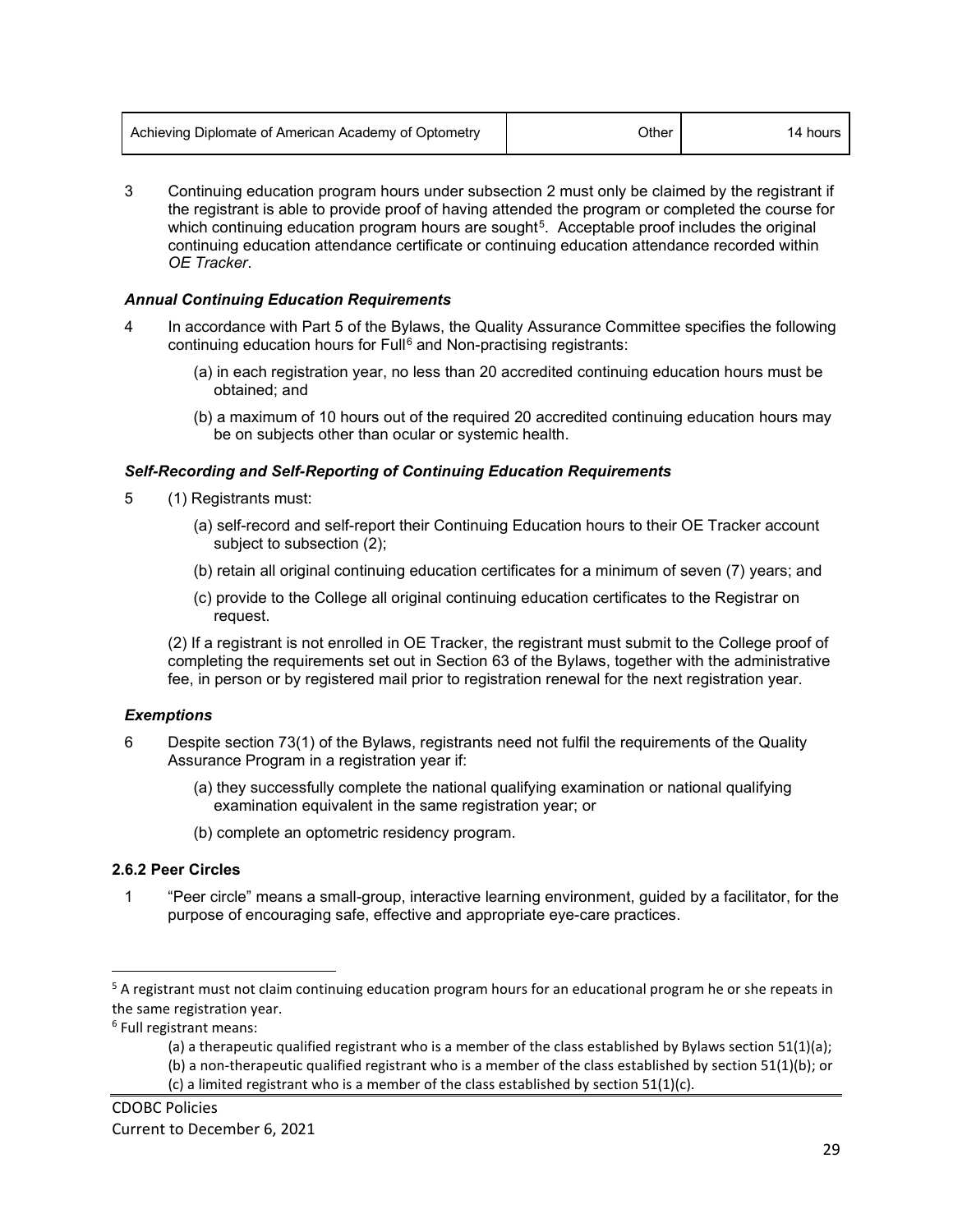- 2 A peer circle must have a facilitator.
- 3 A facilitator of a peer circle must:
	- (a) be a Therapeutic Qualified Registrant;
	- (b) be in good standing with the College;
	- (c) not be the subject of an inquiry or discipline proceeding under Part 3 of the Act or public notification under s. 39.3 of the Act; and
	- (e) be appointed by the Quality Assurance Committee.

#### <span id="page-29-0"></span>**2.6.3 Professional Performance Assessment**

#### *Definitions*

- 1 In this Policy:
	- (a) "assessor" means an assessor appointed under subsection 4;
	- (b) "clinical ability assessment" means an assessment under subsections 12-14;
	- (c) "place of practice assessment" means an assessment under subsections 10-11;
	- (d) "record-keeping assessment" means an assessment under subsections 6-9.

#### *Assessments*

- 2 When an assessment of the professional performance of a registrant is conducted under section 72 of the Bylaws, the assessment may consist of:
	- (a) a record-keeping assessment;
	- (b) a place of practice assessment;
	- (c) both a record-keeping assessment and a place of practice assessment; and/or
	- (d) a clinical ability assessment.
- 3 Unless otherwise stated, and in cooperation with the registrant, assessments may be conducted by any of the following methods, alone or in combination:
	- (a) review of clinical records or other documents related to the registrant's practice;
	- (b) case presentation;
	- (c) site visit to the registrant's place of practice;
	- (d) questionnaire or competency checklist;
	- (e) self-assessment; and
	- (f) any other method recommended by the Quality Assurance Committee and approved by the Board.

#### *Assessors*

- 4 The Quality Assurance Committee may appoint assessors for the purposes of sections 26.1 of the Act.
- 5 An assessor must:
	- (a) be a therapeutic qualified registrant;
	- (b) be in good standing with the College;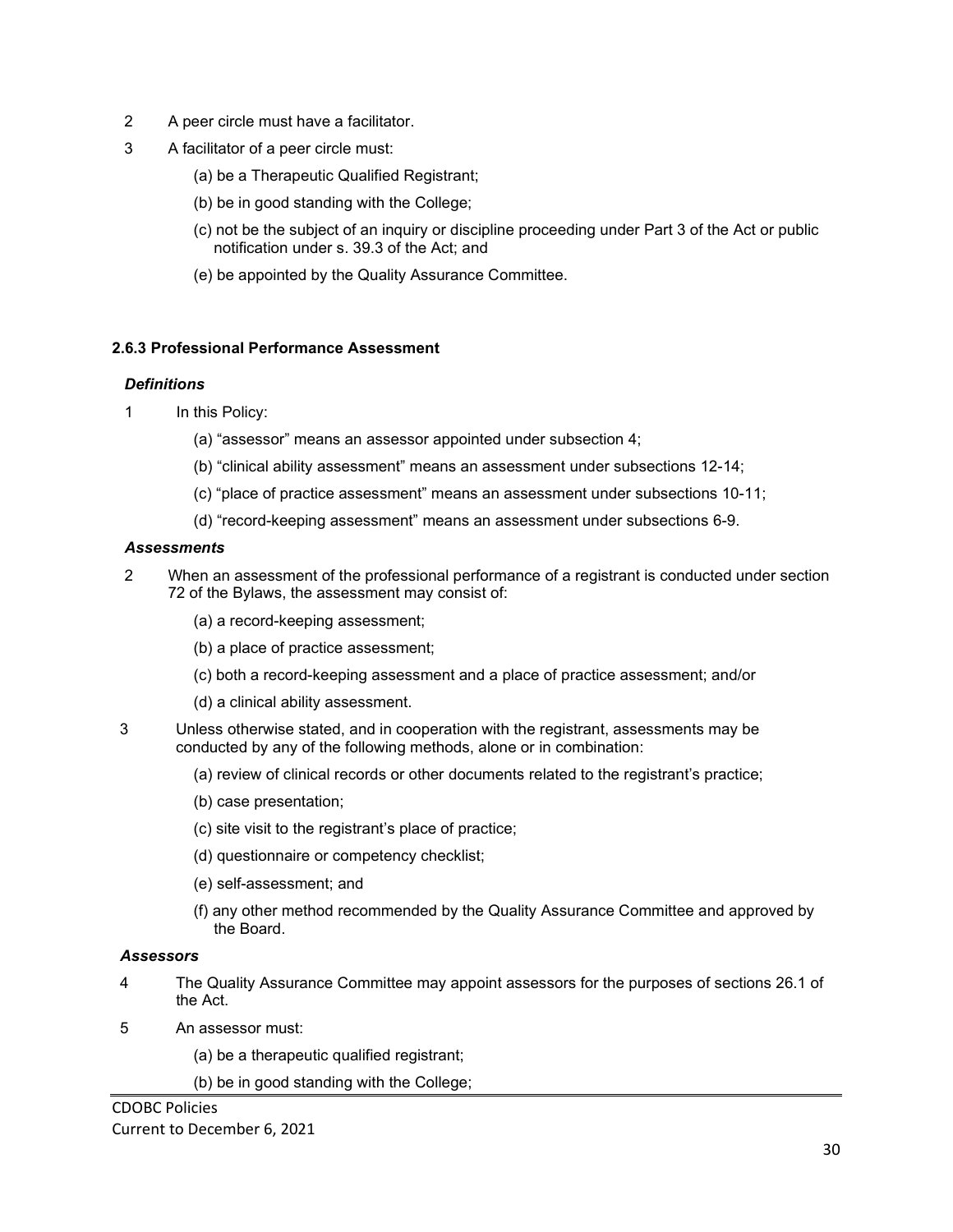- (c) not be the subject of an inquiry or discipline proceeding under Part 3 of the Act or public notification under s. 39.3 of the Act;
- (d) have successfully completed a training course offered under Policy 2.6.4; and
- (e) be appointed by the Quality Assurance Committee.

## *Record-Keeping Assessment*

- 6 A record-keeping assessment is an inspection of the records, including patient records, of the registrant for conformity with:
	- (a) the Bylaws; and
	- (b) the Policies.
- 7 A person conducting a record-keeping assessment may make copies of records related to the registrant's professional performance.
- 8 A person conducting a record-keeping assessment may attend at a registrant's place of practice for this purpose after giving the registrant reasonable notice.
- 9 Only records related to a registrant's professional performance may be assessed under this section.

## *Place of Practice Assessment*

- 10 A place of practice assessment is an assessment of a registrant's place of practice for conformity with:
	- (a) the Bylaws; and
	- (b) the Policies.
- 11 A person conducting a place of practice assessment may attend at a registrant's place of practice for this purpose after giving the registrant reasonable notice.

## *Clinical Ability Assessment*

- 12 A clinical ability assessment is an assessment of the registrant's clinical ability, including the registrant's:
	- (a) knowledge relating to the examination, diagnosis and treatment of patients;
	- (b) skill in providing optometric services, clinical procedures and techniques;
	- (c) conformity with those Bylaws and policies relating to clinical ability; and
	- (d) adherence to the standards of practice relating to clinical ability.
- 13 A person conducting a clinical ability assessment may attend at a registrant's place of practice for this purpose after giving the registrant reasonable notice.
- 14 A person conducting a clinical ability assessment may do anything a person conducting a record-keeping assessment or a place of practice assessment may do.
- 15 If, during an assessment conducted under Policy 2.6.2, the registrant raises any concerns about how the assessment is being conducted, the person conducting the assessment must note these concerns and communicate them to the Quality Assurance Committee and Registrar.

## *Notice of Assessment Outcome*